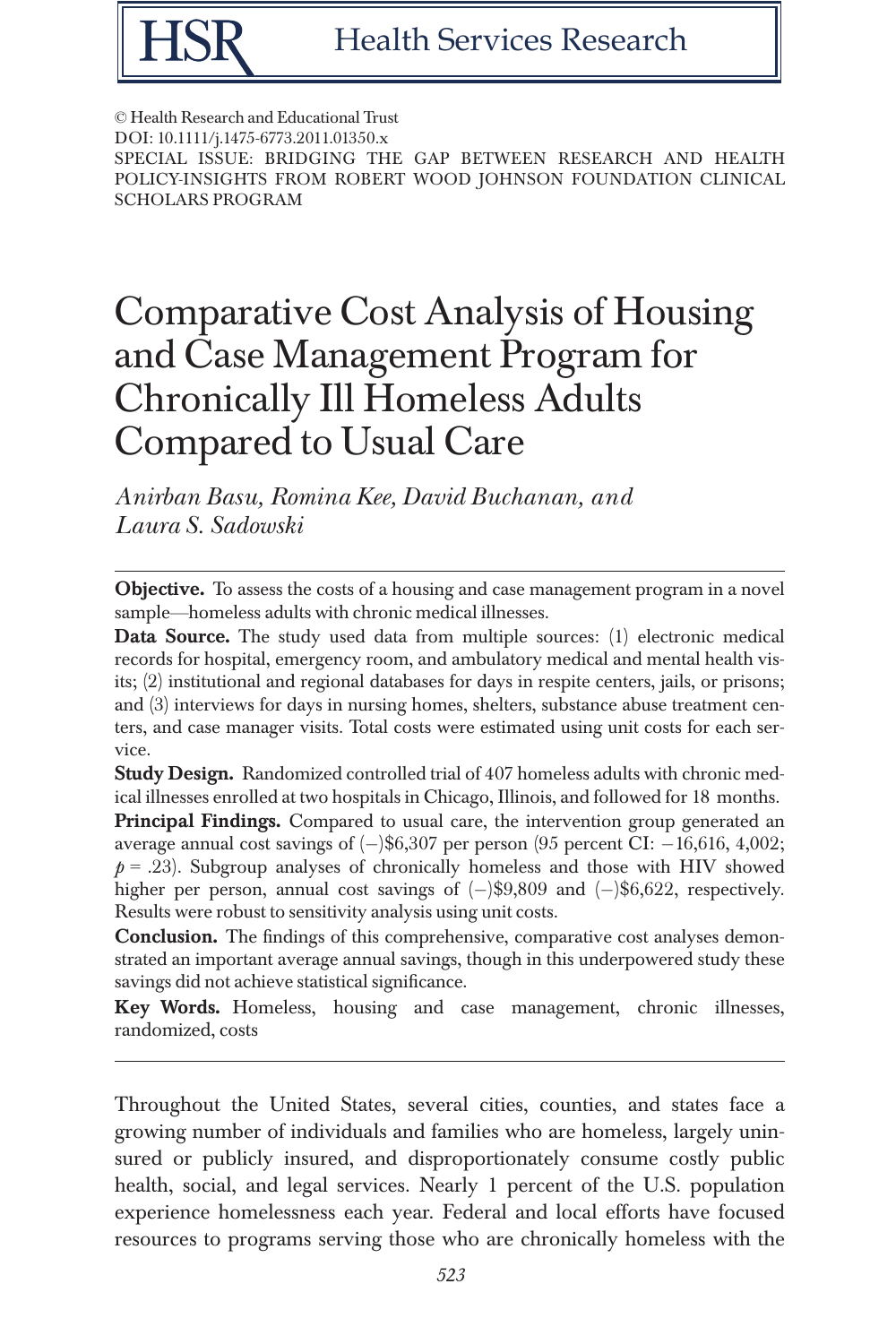anticipation that higher potential cost savings per person can be realized with these programs in this population compared to the general homeless population. However, the population of chronically homeless represents less than 20 percent of the homeless population (US Department of Housing and Urban Development Office of Community Planning and Development, 2008). The rates of chronic medical illness, mortality, and use of emergency health services are high even among adults who are not chronically homeless as they face numerous barriers to accessible nonurgent, primary care, and medication (Fleischman and Farnham 1992; O'Connell 1999, 2005; Hwang 2000; Kushel, Vittinghoff, and Haas 2001; Kushel et al. 2002). As the United States faces record home foreclosures, the newly homeless are increasing. A 2009 national survey of 178 organizations providing services to those who are homeless estimated 10–19 percent had become homeless in the past year due to foreclosure (National Coalition for the Homeless 2009). Therefore, programs and services that cater to a broader segment of the homeless population may be highly beneficial, though the associated costs of providing such services remain uncertain.

The literature onthe health and costs related to individuals who are homeless is extensive, yet these studies have limited generalizability as the samples are highly selective subgroups, individuals who are homeless with additional characteristics, such as severe mental illness, substance abuse disorders, HIV infection, veterans, or are frequent users of health care or legal services. Nearly all are exclusively samples of the chronically homeless. All have been observational studies, except for two trials (Tsemberis, Gulcur, and Nakae 2004; Hwang et al. 2005; Leaver et al. 2007; Larimer et al. 2009; Sadowski et al. 2009). One trial was of individuals who were chronically homeless, severely mentally ill, and also had concomitant substance abuse disorders (Larimer et al. 2009); the other trial isthe parent study forthis paper (Sadowski et al. 2009).

Facing similar limitations of highly selected subgroups, most commonly those with severe mental illness, along with a paucity of controlled trials, the peer-reviewed cost literature frequently lacks important components of cost and describes inconsistent findings. Studies suggesting cost savings or cost neutrality of services are scarce and outnumbered by studies that suggest costs

Address correspondence to Anirban Basu, Department of Health Services and PORPP, University of Washington, 1959 NE Pacific St, Box-357660, Seattle, WA 98195-7660; e-mail: basua@ uw.edu. Anirban Basu is also with the the National Bureau of Economic Research, Cambridge MA. Romina Kee, M.D., M.Ph., and Laura S. Sadowski, M.D., M.Ph., are with the Department of Medicine, Stroger Hospital of Cook County, Chicago, IL. David Buchanan, M.D., M.S., is with the Department of Medicine, Northwestern University, Chicago, IL.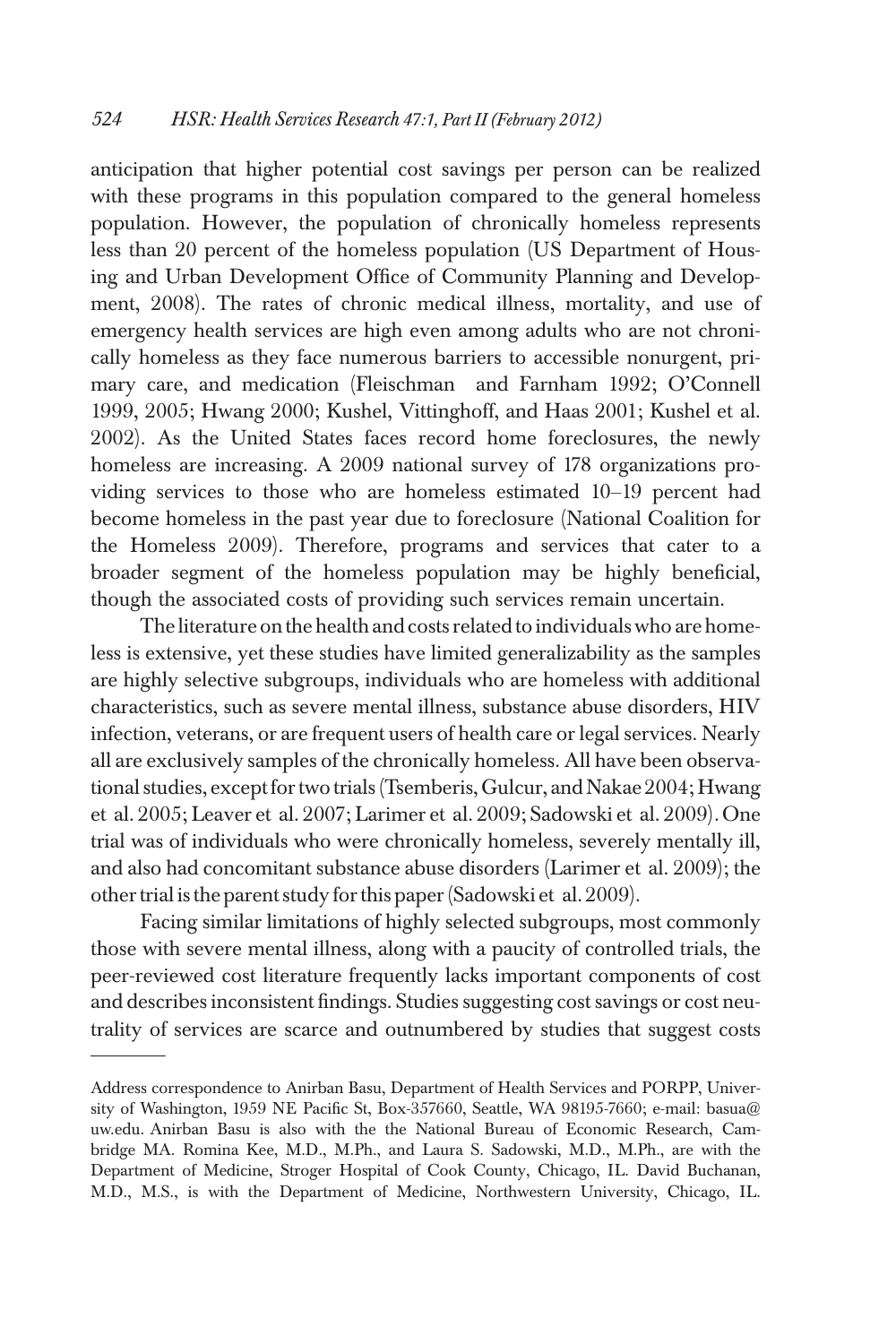outweigh benefits (Salit et al. 1998; Culhane, Metraux, and Hadley 2002; Rosenheck et al. 2003; Stefancic and Tsemberis 2007; Gilmer, Manning, and Ettner 2009; Larimer et al. 2009).

We recently published the results of the first prospective, randomized controlled trial of adults who were homeless for 30 days or more and had any chronic medical illness. In contrast to previous studies in this field, the majority of the participants in this trial were not severely mentally ill, substance abusers, HIV infected, veterans, or frequent users of the health care system. Using an intention-to-treat analysis, this trial reported a significant reduction in emergency room visits and hospitalizations after 18 months (24 and 29 percent, respectively) and a nonstatistically significant increase in quality of life (Sadowski et al. 2009). The reduction in hospital and emergency room services led to the hypothesis driving this cost analyses, that is, whether offering housing and case management to homeless adults with chronic medical illness will lead to an overall cost savings. Answering such questions is a critical step in the translation of research findings into decision making at the public policy level, which is an increasing priority in homelessness research (Hwang and Henderson 2010). Using a societal perspective (Gold et al. 1996), this paper is a comprehensive cost analysis of the medical/health, legal, housing, and social service costs consumed and saved over 18 months among homeless adults with chronic medical illnesses.

## **METHODS**

#### Setting and Sample

We conducted a two-arm randomized controlled trial enrolling inpatients at a public hospital and a private, nonprofit hospital in Chicago from September 2003 to December 2007. The study methods are fully described in a previous publication (Sadowski et al. 2009), and the study protocol was approved by the Institutional Review Boards at both study hospitals.

The housing and case management intervention was based on the Housing First model and offered three components: interim housing at a respite center after hospital discharge, stable housing after recovery from hospitalization, and case management based in study hospital, respite, and housing sites.

Patients were eligible for inclusion if they were at least 18 years of age, fluent in English or Spanish, without stable housing during the 30 days prior to hospitalization, were not the guardian of minor children needing housing, and had at least one of 15 chronic medical illnesses documented in the medical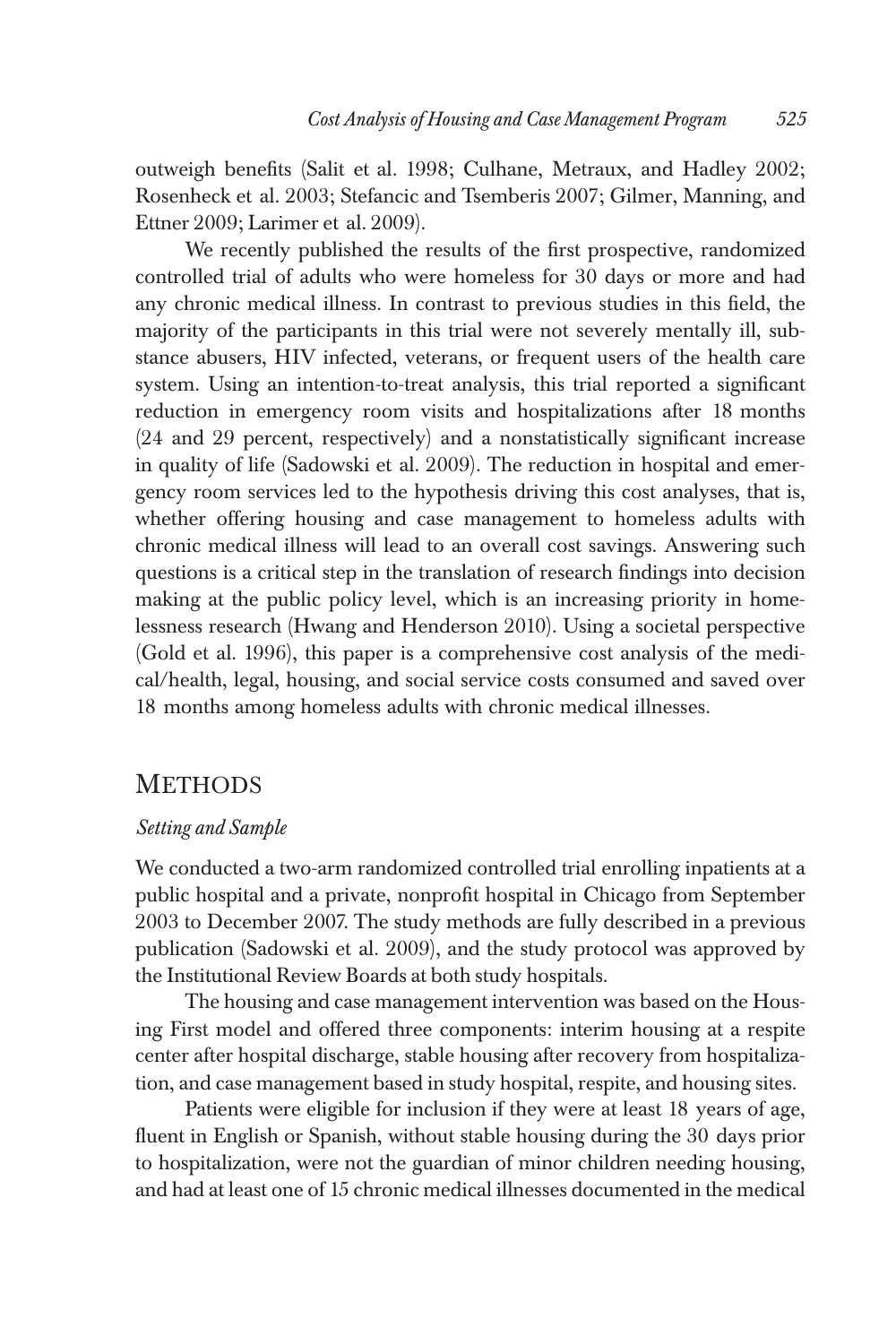record (Sadowski et al. 2009). Patients were ineligible if their hospital physician found them incapable of self-care upon hospital discharge.

Hospital social workers referred inpatients who were homeless and trained research assistants verified eligibility within 24 hours of the referral from the hospital social worker. After the baseline interview, patients were randomized in a 1 : 1 allocation to the intervention group or the usual care group. Patients assigned to the intervention group received case management services from the on-site intervention social worker, including plans for discharge to a respite care facility for transitional care between hospitalization and stable housing. Patients assigned to the usual care group were referred back to the original hospital social worker and received the usual discharge planning services with no continued relationship after hospital discharge. As there are no standard services available to homeless adults with chronic medical illnesses in the setting of this study, those in usual care would need to initiate and maintain contact with community-based resources to receive services. We assessed the services used by each participant during the 18-month study period.

### Study Variables

At baseline, we used the medical record and interviews to assess sociodemographic and health care variables. Alcohol and illicit drug use were assessed using the alcohol and drugs module of the Addiction Severity Index. Symptoms of mood and anxiety disorders were assessed using the Brief Patient Health Questionnaire of the Primary Care Evaluation of Mental Health Disorders and classified into its four subscales—major depression, other depression, panic disorder, and other anxiety disorder (Spitzer, Kroenke, and Williams 1999). Quality of life was assessed using the Aids Clinical Trial Group SF21 instrument and reported using its component subscales: physical functioning, mental health, general health perception, role functioning, social functioning, pain, energy, and cognitive functioning. These eight subscales were transformed to a 100-point scale, with higher values representing quality of life (ACTG). The duration of homelessness was assessed at the 1-month interview; chronic homelessness was defined as lacking stable housing for 24 or more months.

#### **Outcomes**

The primary outcome in this cost analysis is the total annual cost of services used per homeless adult. The medical/health, legal, housing, and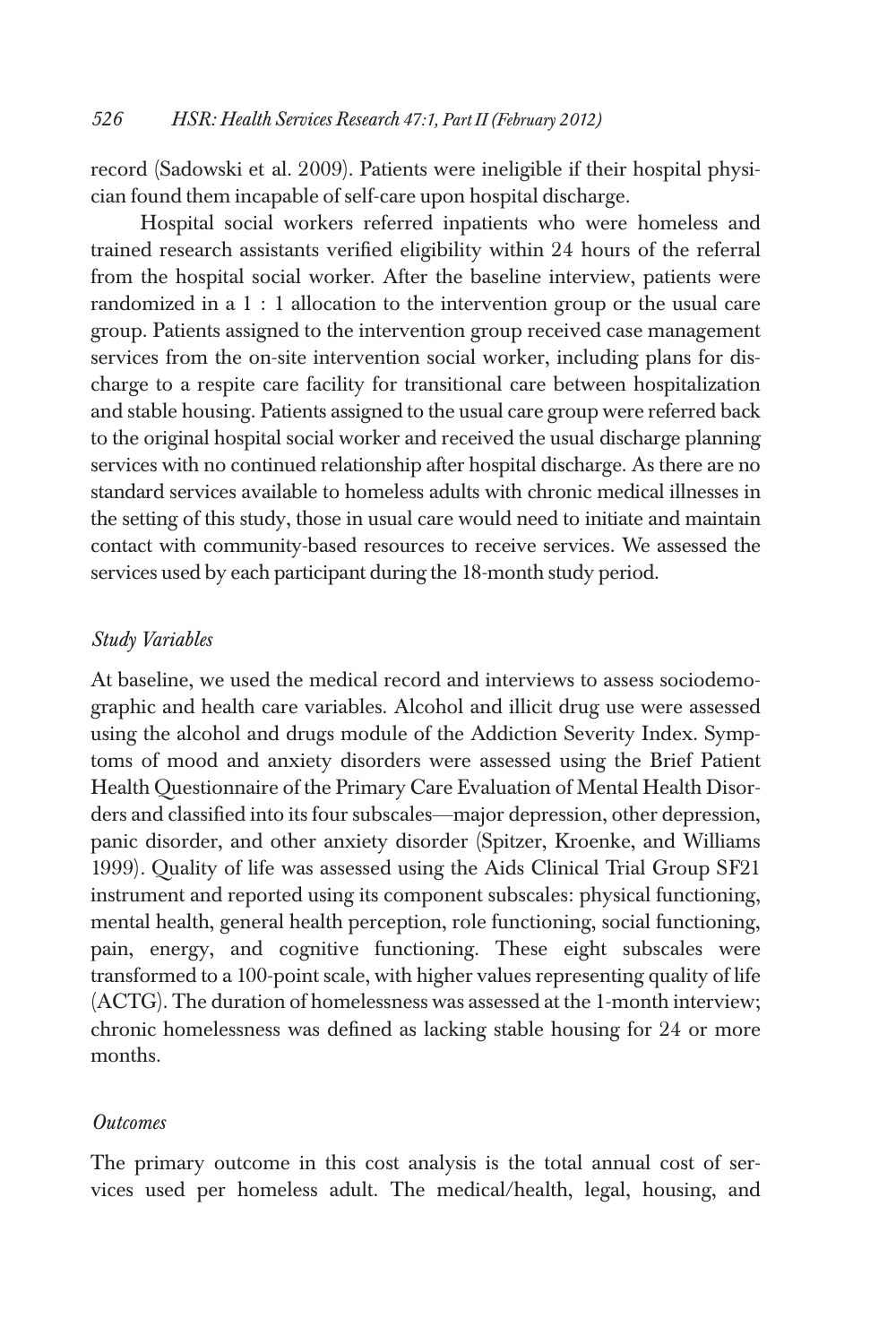social services include (1) hospital days, (2) emergency room visits, (3) outpatient visits to community clinics, hospital clinics, mental health clinics, and substance abuse treatment centers, (4) days in residential substance abuse treatments, (5) nursing home stays, (6) legal services, including days detained in jails and prisons, (7) days in respite, shelter, and other housing, and (8) case management. Mortality was similar in both groups (Intervention  $n = 25$ , 12 percent, Usual Care  $n = 23$ , 11 percent) and not included in the cost analysis. Unit costs are described in Table 1.

The dates of service for each hospitalization and emergency room visit were verified with medical records. Electronic medical record surveillance at the two enrolling hospitals was supplemented by requesting medical records from outside hospitals and emergency rooms. We received 89 percent of the medical records requested from outside hospitals. The number of outpatient medical and mental health visits, substance abuse treatment encounters (residential and outpatient), and case management contacts were identified at each follow-up interview using the modules of the HIV cost study (ACTG). Nursing home stays were identified during follow-up interviews. The number of arrests and the number of days in jail or prison were assessed using public access websites for local jails and state prisons. Days in respite (interim housing) were assessed using the institution's database. Stable housing days (type and duration) were assessed during the follow-up interviews at 1, 3, 6, 9, 12, and 18 months following the discharge from the enrolling hospitalization.

#### Statistical Analysis

Our sample size of 200 in each group was based on the hypotheses of the parent trial to detect differences in hospitalizations and emergency room visits. This sample size provided the ability to detect a difference of at least 30 percent for emergency room visits at 90 percent power and a two-tailed a of 0.05 (Arcus Quick-Stat, Biomedical version 1.0, 1997, Cambridge, UK).

We performed a comparative cost analysis between the intervention (i.e., offering of the housing and case management program) and the usual care group following an intention-to-treat approach. We followed a societal perspective that was recommended by the U.S. panel on cost-effectiveness research (Gold et al. 1996). Under a societal perspective, all impacts on costs due to an intervention are accounted for irrespective of who bears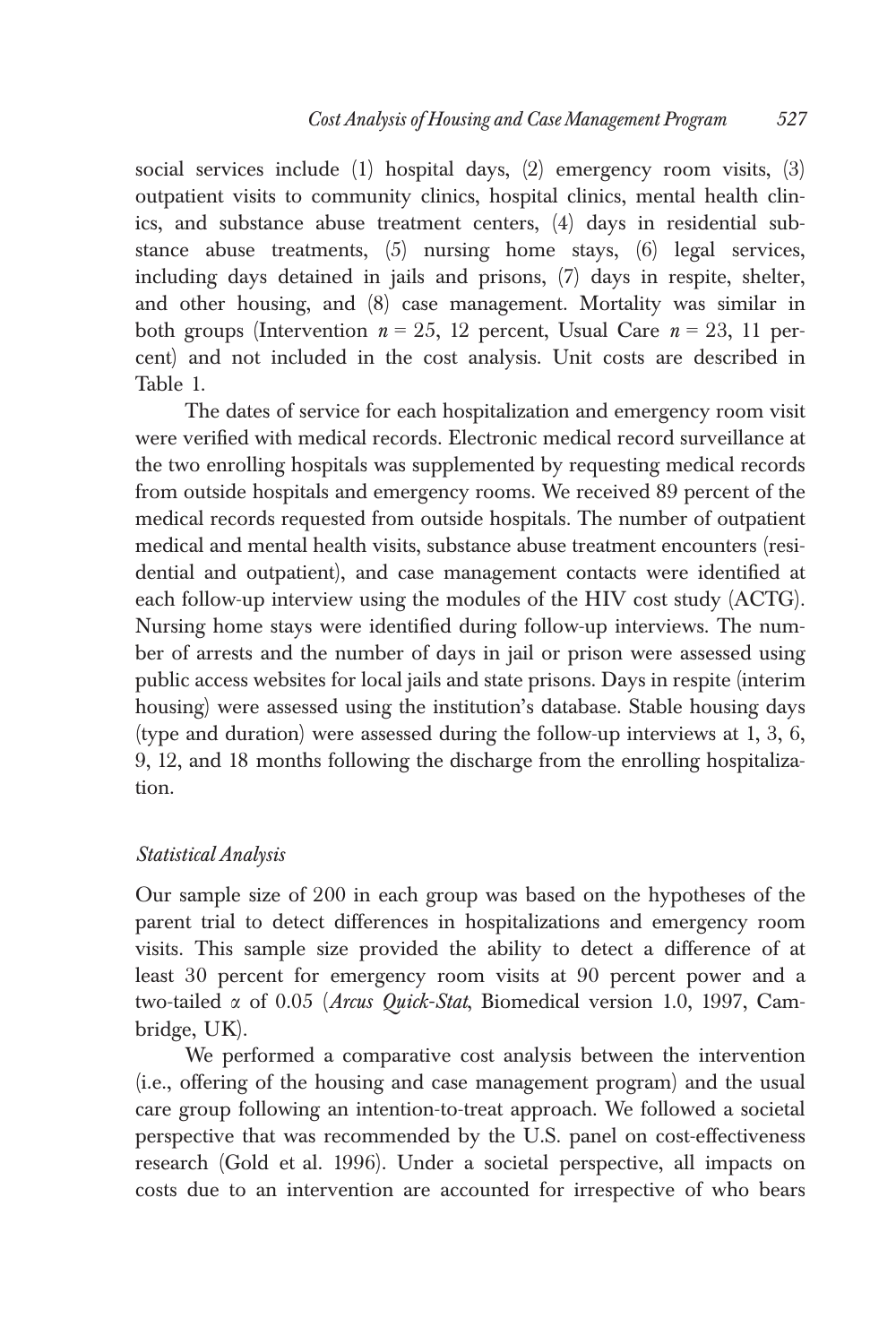| <b>Items</b>                                                   | <b>Unit Costs</b>      | Year | 2010 Dollars           | Reference                                                                                           |
|----------------------------------------------------------------|------------------------|------|------------------------|-----------------------------------------------------------------------------------------------------|
| Medical services                                               |                        |      |                        |                                                                                                     |
| Hospitalization, daily                                         | 0 night: \$4,857;      | 2007 | 0 night: \$5,098;      | Brown and Beauregard (2004)                                                                         |
| costs                                                          | 1 night: \$7,131;      |      | 1 night: \$7,485;      |                                                                                                     |
|                                                                | 2 nights: \$6,880;     |      | 2 nights: \$7,221;     |                                                                                                     |
|                                                                | 3 nights: \$9,326;     |      | 3 nights: \$9,789;     |                                                                                                     |
|                                                                | 4 nights: \$10,652;    |      | 4 nights: \$1,1181;    |                                                                                                     |
|                                                                | $5 +$ nights: \$2,023/ |      | $5 +$ nights: \$2,123/ |                                                                                                     |
|                                                                | night                  |      | night                  |                                                                                                     |
| ER visits                                                      | \$560                  | 2003 | \$662.36               | Machlin $(2006)$                                                                                    |
| Community clinics                                              | \$25                   | 2007 | \$26.24                | Coalitionclinics.org/ncnm.html                                                                      |
| Hospital clinics                                               | \$145                  | 2007 | \$152.20               | Brown and Beauregard (2004)                                                                         |
| Mental health clinics                                          | \$106                  | 2004 | \$122.12               | Brown and Beauregard (2004)                                                                         |
| Substance abuse<br>treatment visits                            | \$26                   | 2002 | \$31.45                | Substance Abuse and Mental Health Services<br>Administration, Office of Applied<br>Studies $(2003)$ |
| Residential substance<br>abuse treatment<br>$(\text{per day})$ | \$76                   | 2002 | \$91.94                | Substance Abuse and Mental Health Services<br>Administration, Office of Applied<br>Studies (2003)   |
| Nursing home days                                              | \$143                  | 2010 | \$143.62               | Huskamp, Stevenson, and Chernew (2010)                                                              |
| Legal services                                                 |                        |      |                        |                                                                                                     |
| Legal costs of making                                          | \$120                  | 1995 | \$171.36               | Hirschel and Dean (1995)                                                                            |
| an arrest                                                      |                        |      |                        |                                                                                                     |
| A jail day per inmate                                          | \$60                   | 2007 | \$62.98                | Sullivan (2010)                                                                                     |
| Judicial costs of a                                            |                        |      | \$5,000.00             | Legislative Analyst's Office, California                                                            |
| conviction                                                     |                        |      |                        |                                                                                                     |
| A prison day per<br>inmate                                     | \$129                  | 2008 | \$130.39               | Legislative Analyst's Office, California                                                            |

Table 1: Unit Costs

continued

 $528\,$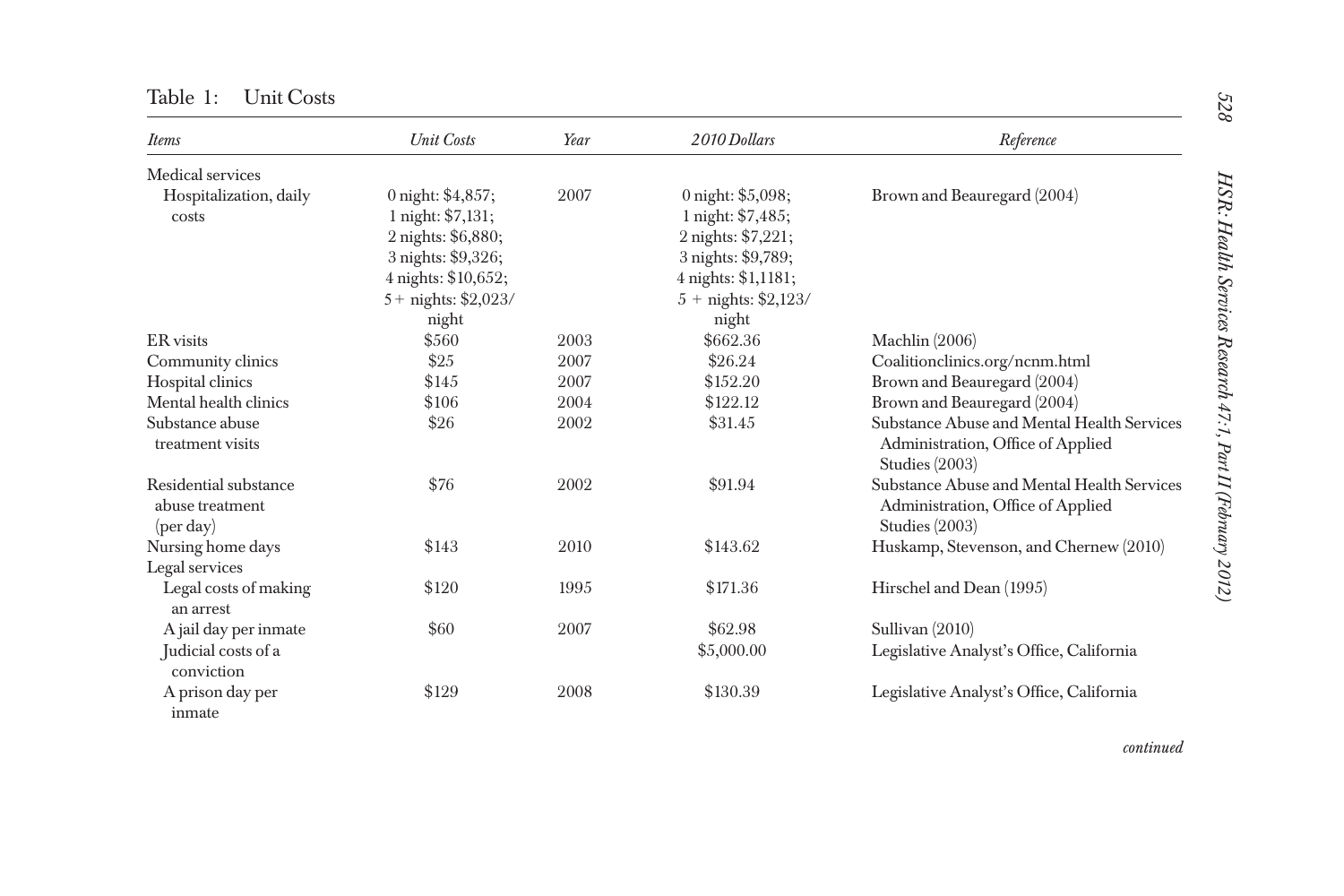| Table 1. | Continued |
|----------|-----------|
|          |           |

| <i>Items</i>             | Unit Costs                  | Year | 2010 Dollars              | Reference              |
|--------------------------|-----------------------------|------|---------------------------|------------------------|
| Residential              |                             |      |                           |                        |
| services—daily           |                             |      |                           |                        |
| costs per person         |                             |      |                           |                        |
| Respite housing          | \$30                        | 2010 | \$30.13                   | Spellman et al. (2010) |
| Shelter                  | \$25                        | 2010 | \$25.11                   | Spellman et al. (2010) |
| Stable housing           | \$30                        | 2010 | \$30.13                   | Spellman et al. (2010) |
| Case management services |                             |      |                           |                        |
| Face-to-face encounters  |                             |      | 1 hour $\omega$ \$15/hour |                        |
| Telephone encounters     | 15 min @ $$15/hour + $0.15$ |      |                           |                        |

 $\equiv$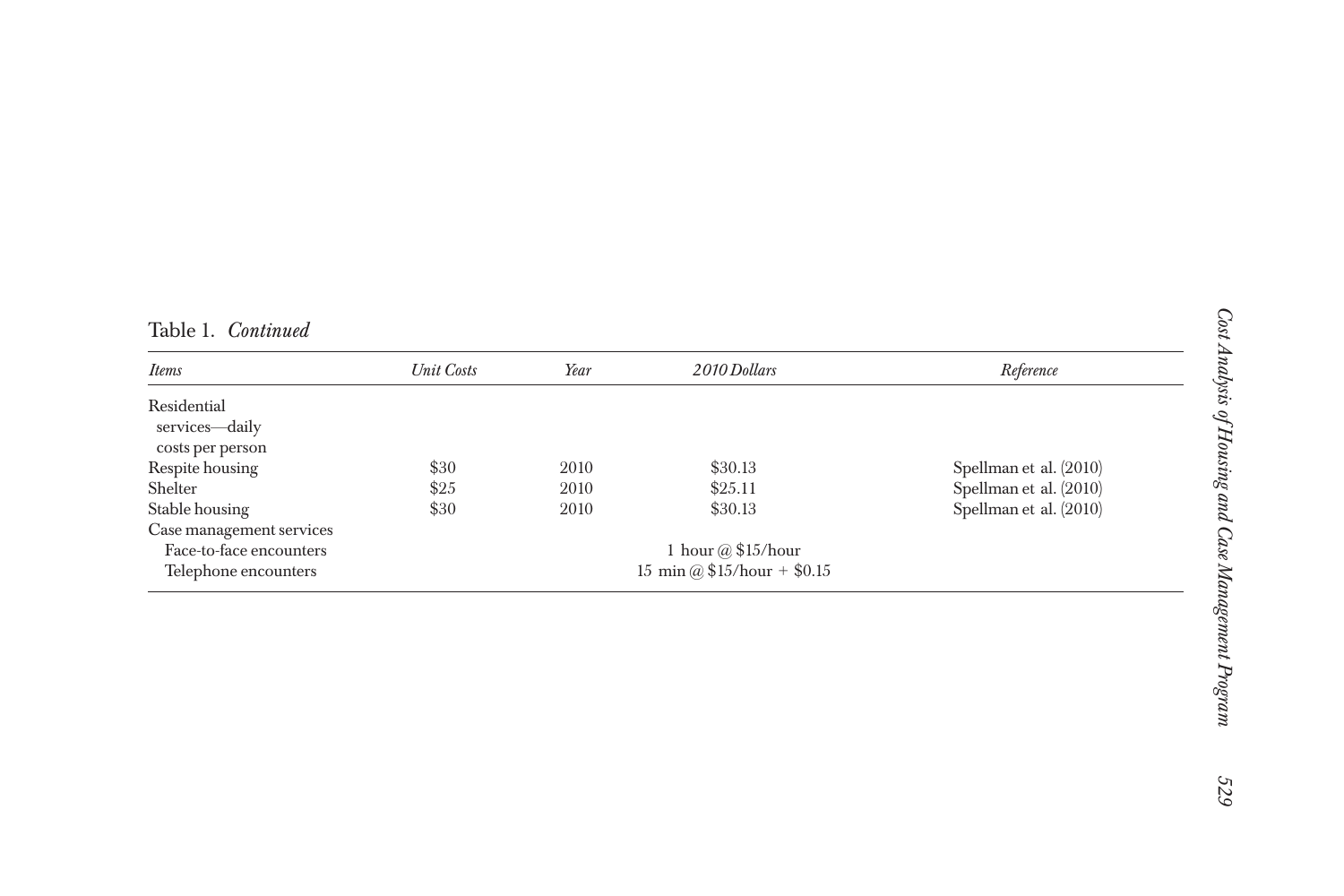them. Analyses were conducted on all services accumulated over the 18 month follow-up period, and results are reported in annualized form. Differences in each specific component of costs between the two groups were also reported. Total cost was assessed by accumulating several types of services and utilizations and weighting them by national unit cost estimates obtained from various national datasets and reports (Table 1) (Gold et al. 1996; Rosenheck et al. 2003). We performed  $t$ -tests to compare study groups for each utilization and cost outcome, without assuming equal variance.

To adjust for slight imbalances in baseline-level covariates across randomized arms of the study, we first estimated a propensity score for treatment assignment using a logistic regression model after controlling for all the baseline characteristics and interactions between them. To ascertain that the estimated propensity score appropriately balanced all baseline covariates across treatment group, we ran a series of linear regressions where each of the baseline covariates was regressed on the treatment indicator weighted by the inverse propensity of treatment assignment (Rosenbaum and Rubin 1985; Hirano, Imbens, and Ridder 2003). We expected that if proper balancing was achieved, then the coefficients on the treatment indicators would not be significantly different from zero (balancing test) and also the absolute coefficient divided by the standard deviation of that baseline variable (balancing ratio) would be small (we used <0.5 as a threshold) (Rosenbaum and Rubin 1985; Rosenbaum 1998).

For our main cost analyses, we calculated adjusted costs for each group using inverse propensity weighted estimators and studied the incremental total annual costs per person between the intervention and the usual care (Hirano, Imbens, and Ridder 2003). We studied sensitivity of the incremental total costs to variation in unit prices for different types of utilization. We varied each unit price from 50 percent of its baseline value (Table 1) to 150 percent and studied the effect of such variation on the incremental total costs. In a post hoc analysis, similar methods for cost analysis were repeated separately for each subgroup: HIV, chronically homeless, and any illicit drug use in 30 days prior to study enrollment.

There were no missing values in the analyses except for duration of homelessness, which was missing in 12 percent of the sample. Standard errors for adjusted analyses were obtained using 1,000 bootstrap replicates. All *p*-values were based on two-tailed tests. Statistical analysis was performed using Stata version 11.0 (StataCorp, College Station, TX, USA).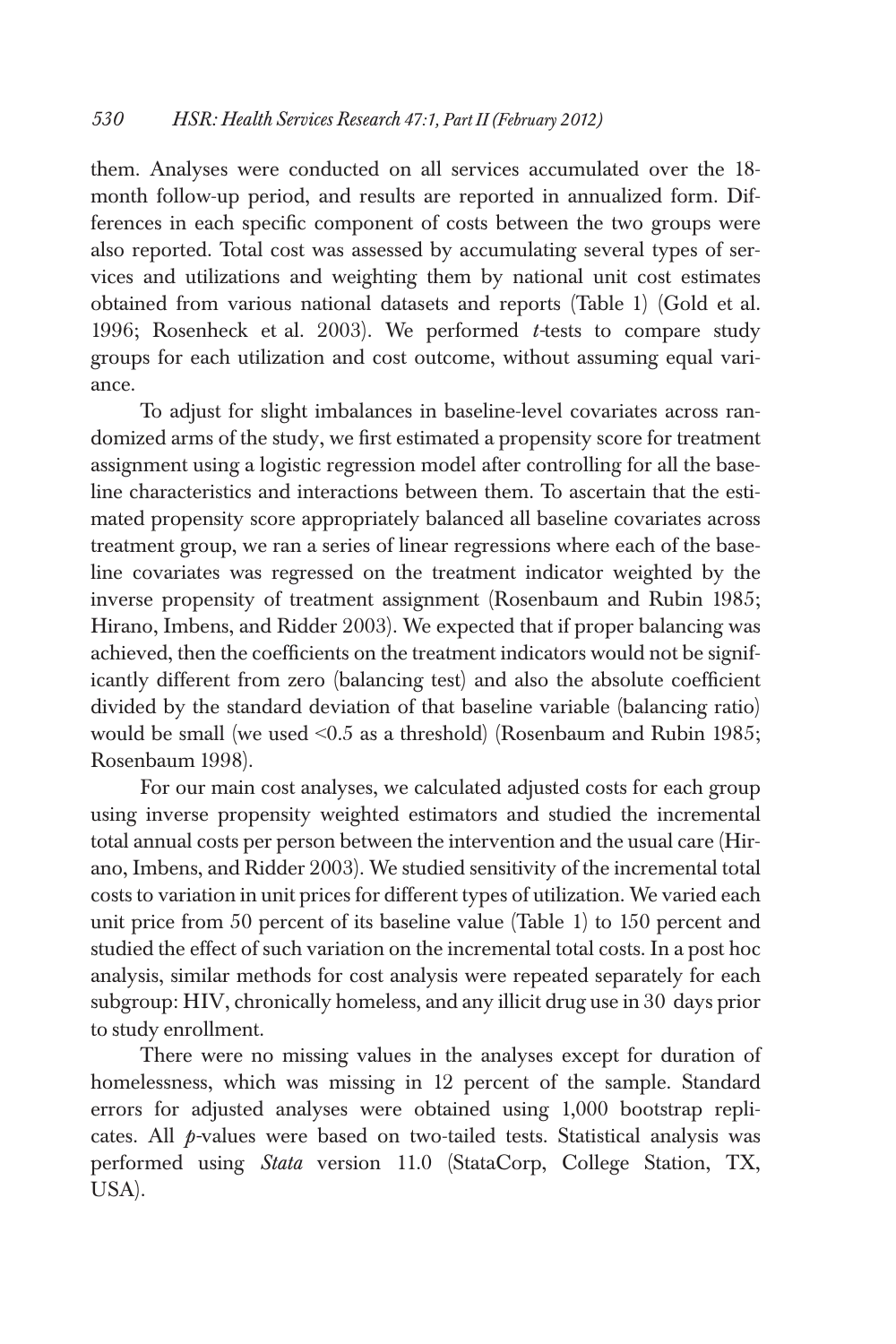## **RESULTS**

Of the 455 eligible inpatients, 407 (89 percent) agreed to participate and were randomized; 201 were assigned to the intervention group, and 206 were assigned to the usual care group (see Figure 1). Two usual care participants withdrew their consent after randomization. See original paper for further details (Sadowski et al. 2009).

Baseline characteristics between the two study groups were similar except that more intervention participants had been hospitalized at the two



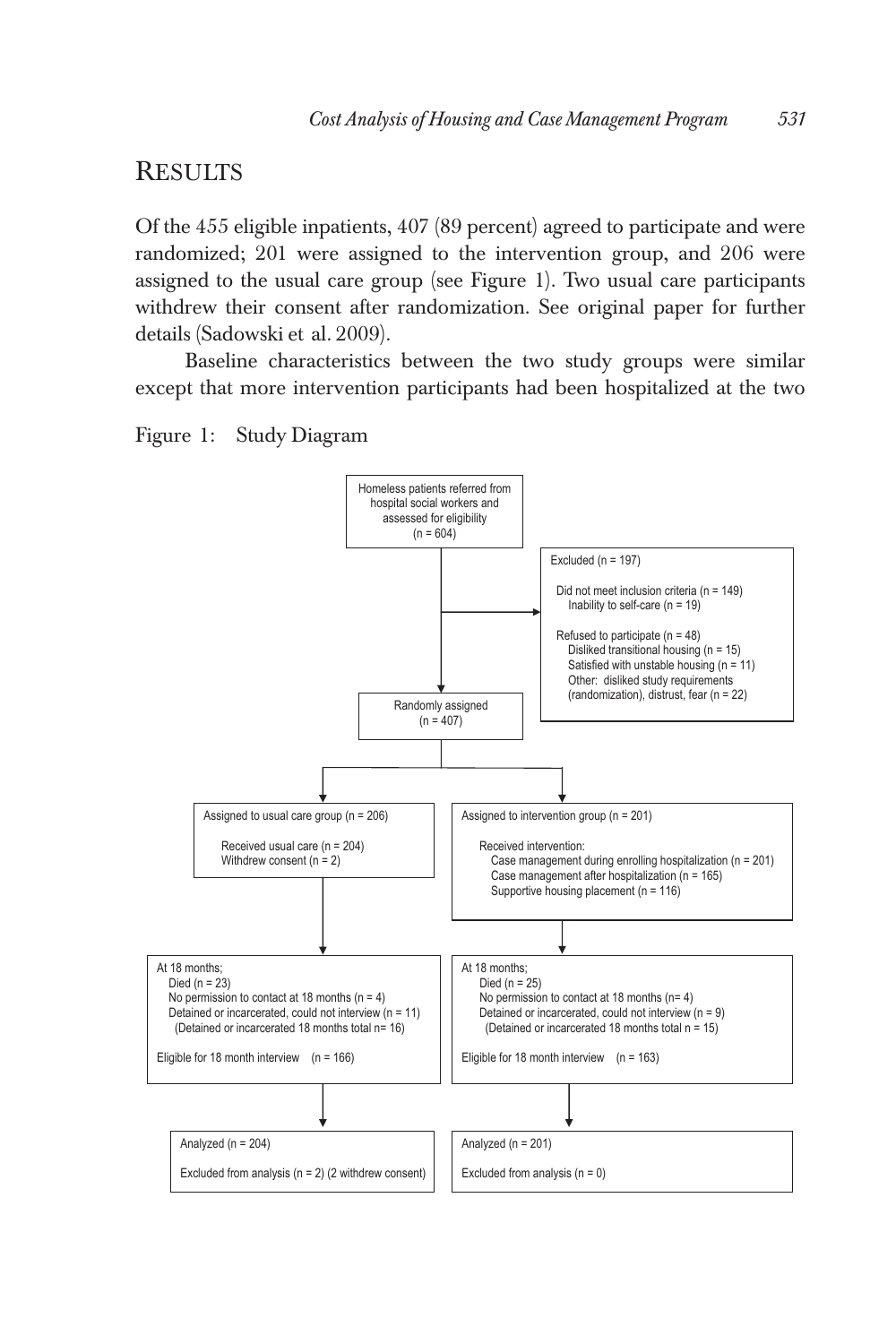enrolling hospitals during the year preceding enrollment ( $p = .05$ ) (Table 2). Of the 405 trial participants, 45 percent had insurance (37 percent Medicaid, 8 percent Medicare) and 36 percent were HIV seropositive. During the 30 days preceding the enrolling hospitalization, 27 percent lived on the streets, 43 percent stayed in shelters, and 50 percent were temporarily staying with family or friends. The median duration of homelessness was 30 months (interquartile range: 11–105 months).

### Comparison of Medical, Legal, Housing, and Case Management Service Use

Table 3 shows the unadjusted, annualized comparison of medical, legal, housing, and case management service use between the intervention and usual care group. Those in the intervention group incurred 2.6 fewer hospitalized days ( $p = .08$ ), 1.2 fewer emergency room visits ( $p = .04$ ), 7.5 fewer days in residential substance abuse treatment ( $p = .004$ ), 9.8 fewer nursing home days ( $p = .08$ ), and 3.8 more outpatient visits each year ( $p = .01$ ) annually compared with those in the usual care group. Those in the intervention group had 7.7 fewer prison days during the study period  $(p = .07)$ . Those in the intervention group had 62 more days in stable housing  $(p = .001)$  and 12 more days in respite care  $(p = .002)$  than those in the usual care group. Those in the intervention group used case management services (i.e., telephone calls and face-to-face meetings) more frequently than those in the usual care group, having on average 18 more encounters per year  $(p < .001)$ .

#### Comparative Costs

The estimated propensity scores were able to balance each of the baseline covariates across treatment groups. The balancing ratios ranged from 0.0005 to 0.13, indicating good substantive balance when adjusted for the propensity scores.

Adjusting for all baseline covariates, the annual mean incremental effect (per person) of the intervention compared to usual care was estimated to be  $-$ \$6,307 (95 percent CI:  $-16,616, 4,002; p = .23$ ) (see Table 4). The negative value indicates cost savings. In Table 4, we show the components of the overall cost by study group. As expected, the intervention group had lower costs compared with those in the usual care group in five components—with annual mean cost savings (we use the  $(-)$  notation to convey that cost savings means a negative incremental mean costs between intervention and usual care): (1)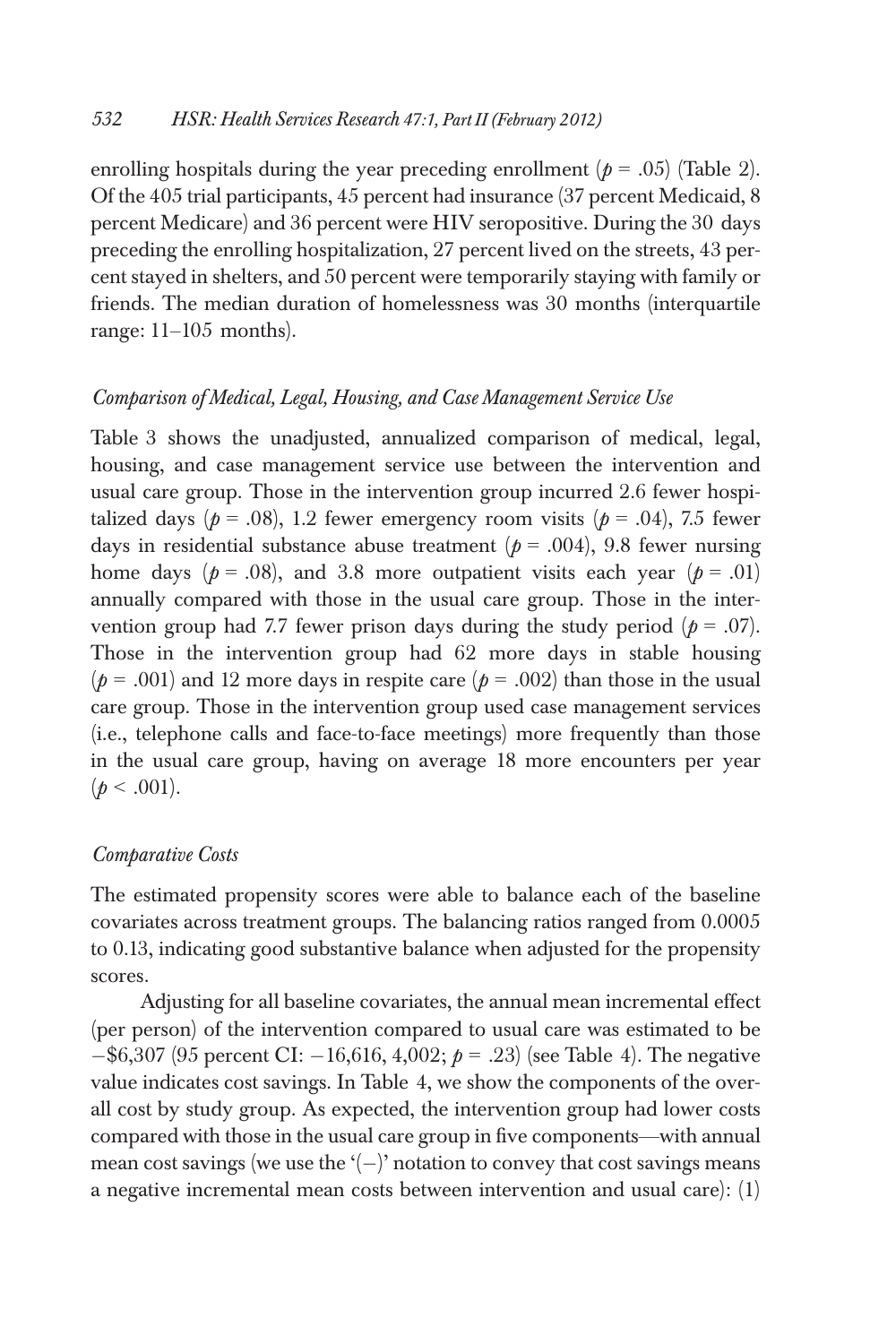| Characteristic                                   | Intervention<br>$N = 201$ | <b>Usual Care</b><br>$N = 204$ | p-Value |
|--------------------------------------------------|---------------------------|--------------------------------|---------|
| Sociodemographic characteristics                 |                           |                                |         |
| Age, years, mean (SD)                            | 47(8.2)                   | 46(9.1)                        | .30     |
| Male gender, no. (%)                             | 149(74)                   | 161(79)                        | .26     |
| Race or ethnic group, no. $(\% )$                |                           |                                |         |
| African American                                 | 162(81)                   | 154(76)                        | .64     |
| Hispanic                                         | 17(8)                     | 17(8)                          |         |
| White                                            | 13(7)                     | 21(10)                         |         |
| Mixed or other                                   | 9(4)                      | 12(6)                          |         |
| Education, highest level attained, no. (%)       |                           |                                |         |
| Less than high school graduation                 | 97 (48)                   | 91 (44)                        | .73     |
| High school graduation                           | 59(29)                    | 62 (30)                        |         |
| Education beyond high school                     | 45(22)                    | 51(25)                         |         |
| Marital status, no. (%)                          |                           |                                |         |
| Never married                                    | 116(57)                   | 102(51)                        | .38     |
| Divorced/separated                               | 65 (32)                   | 80 (40)                        |         |
| Widowed                                          | 15(7)                     | 11(5)                          |         |
| Currently married                                | 8(4)                      | 8(4)                           |         |
| Veteran, no. $(\%)$                              | 18(9)                     | 21(10)                         | .68     |
| No medical insurance, no. (%)                    | 101(50)                   | 122(60)                        | .05     |
| Health care and health characteristics           |                           |                                |         |
| Emergency room visits at study hospitals         | 2.2(3.3)                  | 2.5(4.9)                       | .49     |
| in prior 12 months, mean (SD)                    |                           |                                |         |
| Hospitalizations at study hospitals in prior     | 1.2(2.0)                  | 0.9(1.5)                       | .05     |
| 12 months, mean (SD)                             |                           |                                |         |
| HIV seropositive, no. $(\%$                      | 75 (37)                   | 71 (35)                        | .60     |
| Mental health symptoms, no. (%)                  |                           |                                |         |
| Major depression                                 | 80 (40)                   | 92(45)                         | .28     |
| Other depression                                 | 66 (33)                   | 68 (33)                        | .92     |
| Panic disorder                                   | 30(15)                    | 36(18)                         | .46     |
| Other anxiety disorder                           | 80 (40)                   | 91 (45)                        | .33     |
| ACTG SF-21 quality-of-life subscales, mean (SD)* |                           |                                |         |
| Physical functioning                             | 45.9(29)                  | 45.7 (28)                      | .95     |
| Mental health                                    | 42.3(26)                  | 39.6 (26)                      | .29     |
| General health perceptions                       | 19.5(19)                  | 21.2(22)                       | .42     |
| Role functioning                                 | 38.7(34)                  | 36.0 (32)                      | .42     |
| Social functioning                               | 57.6 (32)                 | 53.1 (31)                      | .15     |
| Bodily pain                                      | 48.0 (30)                 | 45.6 (29)                      | .43     |
| Energy                                           | 44.0 (28)                 | 39.0(26)                       | .06     |
| Cognitive functioning                            | 61.6(27)                  | 58.9 (27)                      | .31     |
| Alcohol and drug use, number of days consumed in |                           |                                |         |
| past 30 days consumed, mean (SD)                 |                           |                                |         |
| Alcohol to intoxication                          | 5.4(9)                    | 4.3(8)                         | .19     |
| Cocaine                                          | 4.7(9)                    | 4.8(9)                         | .92     |

## Table 2: Baseline Characteristics

continued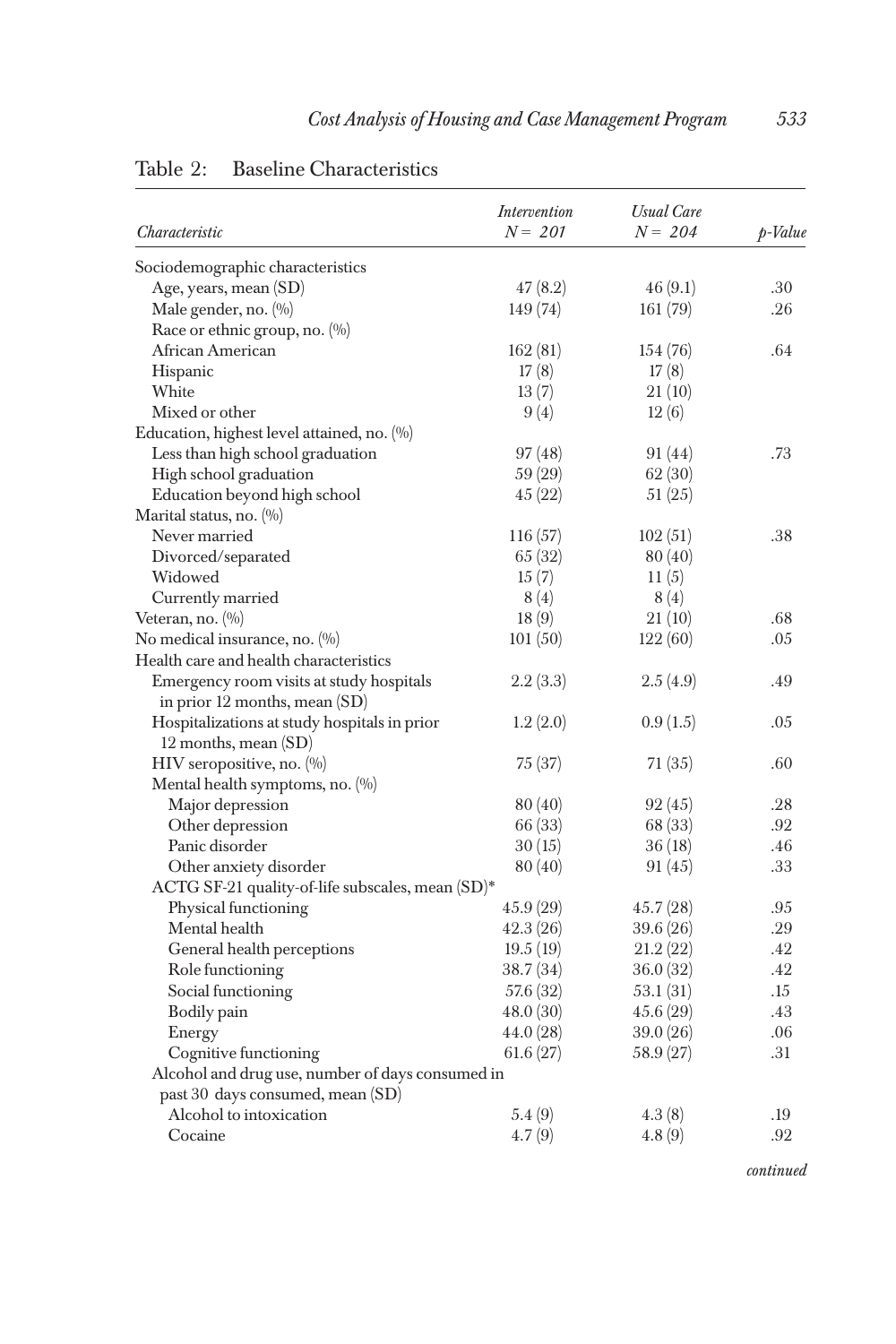| Characteristic | Intervention<br>$N = 201$ | Usual Care<br>$N = 204$ | p-Value |
|----------------|---------------------------|-------------------------|---------|
|                |                           |                         |         |
| Heroin         | 4.3(9)                    | 5.4(10)                 | .26     |
| Opiates        | 0.2(2)                    | 0.1(1)                  | .52     |
| Sedatives      | 0.2(2)                    | 0.03(0.4)               | .38     |
| Cannabis       | 1.0(4)                    | 0.8(3)                  | .55     |

#### Table 2. Continued

\*Subscales transformed to achieve a range of possible scores of 0–100.

ACTG-21, AIDS Clinical Trials Group 21-Item Short Form Instrument; HIV, human immunodeficiency virus.

 $(-)$ \$6,786 for hospitalizations (95 percent CI:  $-16,208, 2,636; p = .16$ ); (2) (-) \$704 for emergency room visits  $(95 \text{ percent CI: } -1,517, 109; \ p = .09)$ ;  $(3) (-)$ \$897 for residential substance abuse treatment (95 percent CI:  $-1,648, 146$ ;  $p = .02$ ; (4) (-)\$895 for nursing home days (95 percent CI: -1,077, 2,869; p  $=$  .37); and (5) (-)\$1,051 for legal costs (95 percent CI: -2,944, 842;  $p = .28$ ). As expected, the intervention group had higher costs compared with those in the usual care group in three components—with incremental annual mean higher costs of: (1) \$689 for outpatient visits (95 percent CI: 15, 1,363;  $p = .05$ ; (2) \$3,154 for housing and respite costs (95 percent CI: 2,321, 3,987;  $p < .001$ ; and (3) \$183 for case management (95 percent CI: 112,  $254$ ;  $p < .001$ ).

Sensitivity analyses based on variation in unit prices revealed that the point estimates for the incremental effect on total costs were most sensitive to hospitalization costs and cost of public housing (Figure 2). However, neither reduction of hospitalization costs to 50 percent of its baseline value nor increase in public housing costs to 150 percent of its baseline value changed the sign (negative) of the total incremental effect. All estimates remained nonsignificant at the 5 percent level.

## Secondary Subgroup Analysis

We conducted a secondary analysis of three subgroups selected using characteristics that represent samples in the homeless literature, namely HIV or AIDS, chronic homelessness, and illicit drug users. Though not achieving statistical significance, the incremental effect of intervention group compared to usual care resulted in an overall cost savings ranging from  $(-)$ \$3,484 to  $(-)$ \$9,809 per person per year across the three subgroups (Table 5). Similar to the findings from the full study sample, the findings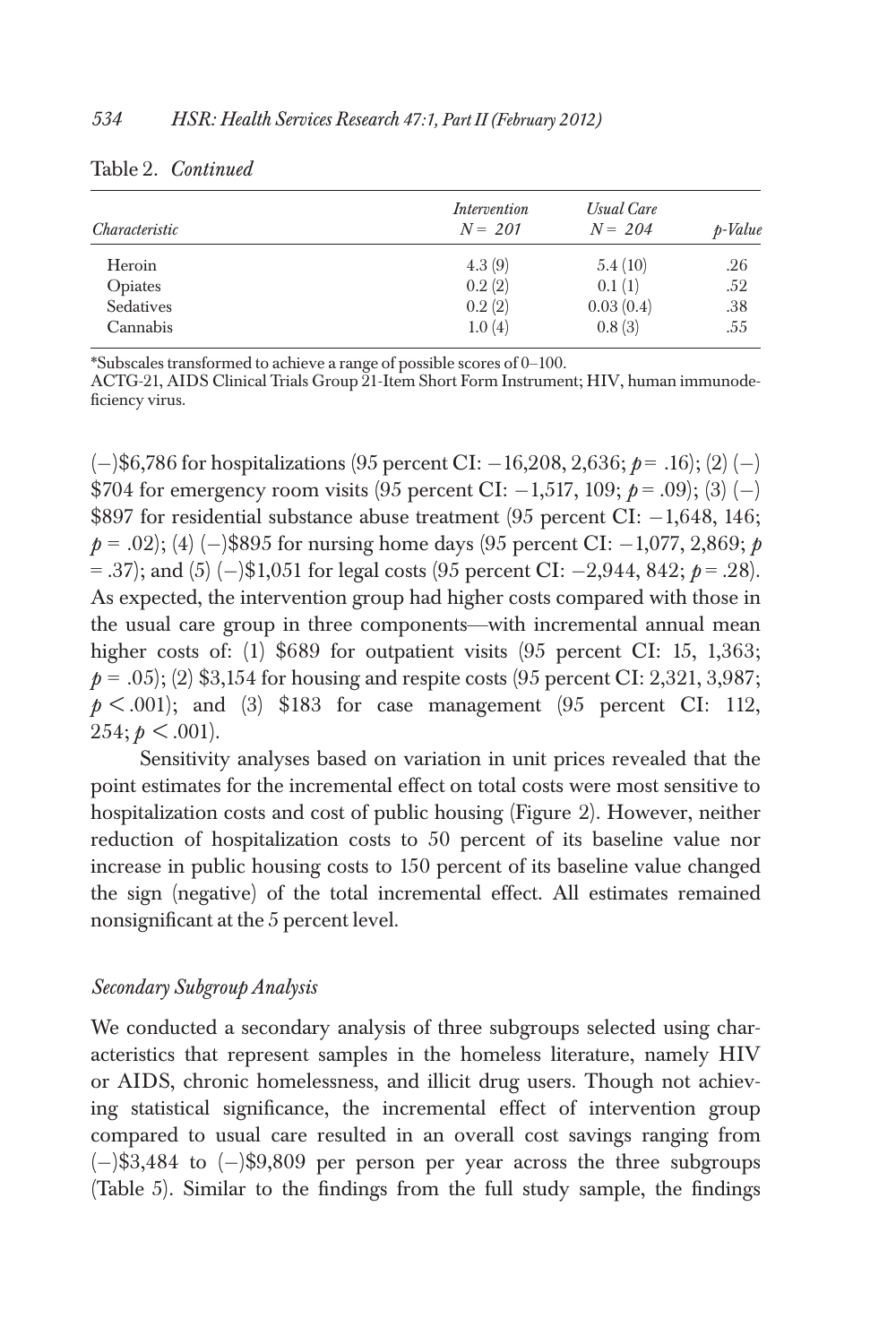|                                    | <i>Intervention</i><br>$N = 201$ | <b>Usual Care</b><br>$N = 204$ | Mean Difference <sup>†</sup> |
|------------------------------------|----------------------------------|--------------------------------|------------------------------|
| Service Use                        | Mean(SD)                         | Mean (SD)                      | Mean (SE)                    |
| Medical services                   |                                  |                                |                              |
| Number of hospitalizations         | 1.95(3.5)                        | 2.4(3.6)                       | $-0.47(0.4)$                 |
| Hospitalized days                  | 8.75(13.7)                       | 11.39(16)                      | $-2.64(1.5)$ **              |
| Emergency room visits              | 2.59(5.1)                        | 3.84(7)                        | $-1.27(0.6)^*$               |
| Total outpatient visits            | 8.8(20)                          | 5(10)                          | $3.84(1.6)*$                 |
| Community clinics                  | 3.0(12)                          | 2.0(6)                         | 1.07(0.9)                    |
| Hospital clinics                   | 2.4(12)                          | 0.0(3)                         | $1.46(0.9)$ **               |
| Mental health clinics              | 3.5(9)                           | 2.2(6.4)                       | $1.31(0.8)$ **               |
| Substance abuse treatment visits   | 20.2(58)                         | 7.9(33)                        | $12.24(4.7)^*$               |
| Number of days in residential SAT  | 3.5(11)                          | 11.1(36)                       | $-7.51(2.6)$ *               |
| Nursing home days                  | 13.3(47)                         | 23.1(64)                       | $-9.77(5.6)$ **              |
| Legal                              |                                  |                                |                              |
| Number of arrests <sup>†</sup>     | 0.21(0.4)                        | 0.26(0.5)                      | $-0.05(0.04)$                |
| Number of days in jail             | 17.9(50)                         | 13.9(40)                       | 4.06(4.5)                    |
| Number of convictions <sup>§</sup> | 0.03(0.2)                        | 0.07(0.2)                      | $-0.03(0.01)$ **             |
| Number of days in prison           | 6.0(32)                          | 13.8(50)                       | $-7.73(4.2)$ **              |
| Residence                          |                                  |                                |                              |
| Days in respite                    | 14.4(29)                         | 6.3(25)                        | $8.13(2.7)^*$                |
| Days in shelter                    | 28.8(51)                         | 28.9(64)                       | $-0.07(5.7)$                 |
| Days with family/friends           | 51.0(83)                         | 80.7(106)                      | $-29.66(9.4)$ *              |
| Days in paid housing               | 112(122)                         | 1.9(18)                        | $109.9(8.7)^*$               |
| Days homeless                      | 121(120)                         | 183.5(130)                     | $-62.3(12.4)$ *              |
| Case management                    |                                  |                                |                              |
| Face-to-face meetings              | 18.7(20)                         | 5.9(12)                        | $12.75(1.7)^*$               |
| Telephone meetings                 | 5.8(10)                          | 0.5(2)                         | $5.32(0.7)^*$                |

Table 3: Annualized Effects of Housing and Case Management Program for Chronically Ill Homeless Adults (Unadjusted)

\* $p < .05$ .

\*\* $p < .10$ .

† Mean difference = Mean service use of Intervention group—mean service use of Usual Care group, <sup>t</sup>-test, unequal variance assumed. ‡ Arrests were determined by the number of times a subject was sent to jail.

§ Number of convictions were determined by the number of times a subject was sent to prison from jail.

SAT, substance abuse treatment; SD, standard deviation; SE, standard error.

from each subgroup analyses were consistent; the costs of providing housing and case management services and the outpatient visits were higher for those in the intervention group, whereas the costs of hospitalizations, emergency room visits, nursing home stays, residential substance abuse treatment stays, and legal costs were higher for those in the usual care group.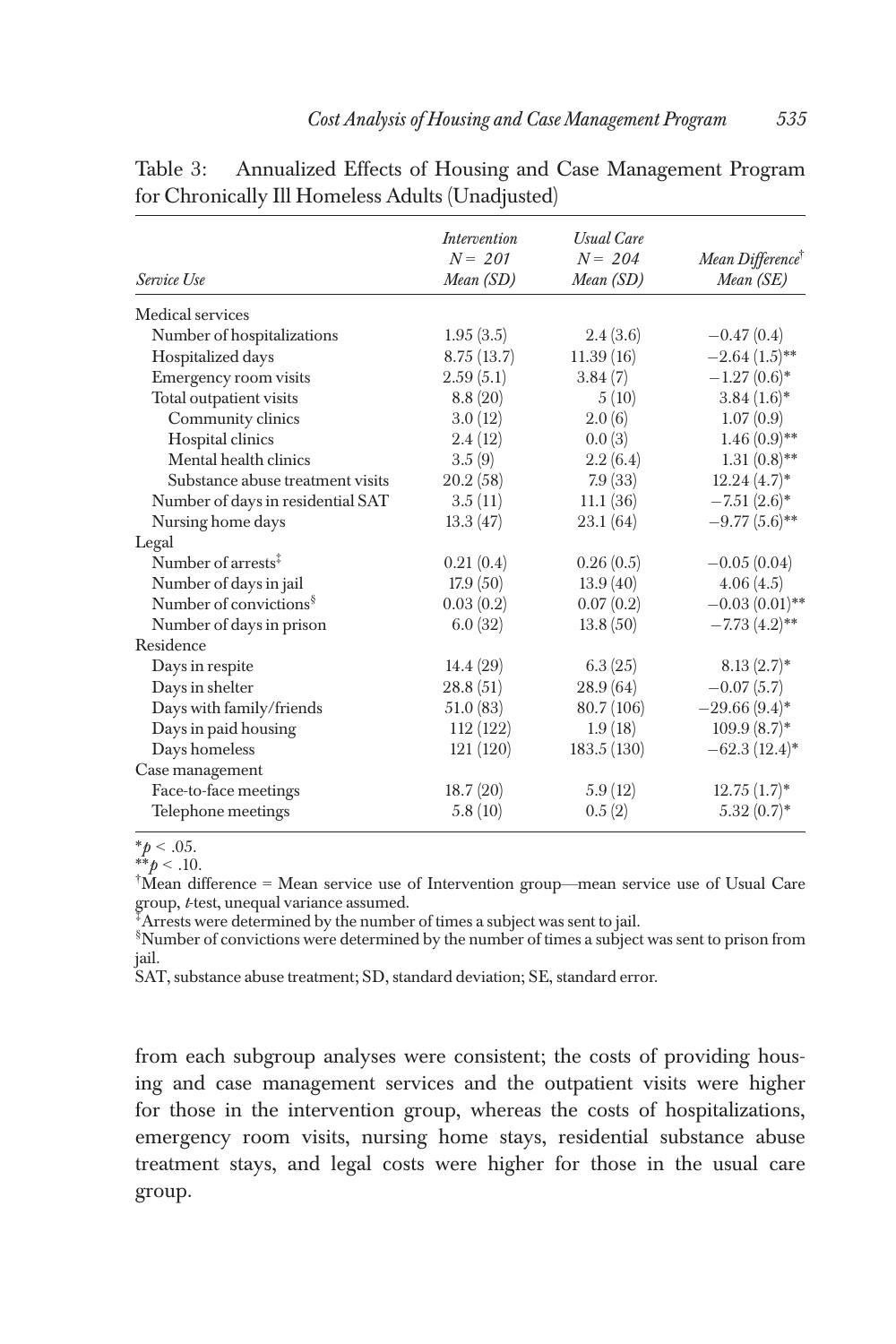|                          |  |  | Table 4: Annualized Total Expenditures and Expenditures by Category |  |
|--------------------------|--|--|---------------------------------------------------------------------|--|
| (Adjusted <sup>†</sup> ) |  |  |                                                                     |  |

|                         | <i>Intervention</i><br>$N = 201$ |       | <b>Usual Care</b><br>$N = 204$ |       | Mean Difference <sup>‡</sup><br>$N = 204$ |
|-------------------------|----------------------------------|-------|--------------------------------|-------|-------------------------------------------|
| Costs (in U.S. Dollars) | Mean                             | SD    | Mean                           | SD    | Mean SE                                   |
| Hospitalization         | 18,231                           | 3.091 | 25,017                         | 3.907 | $-6,786(4,807)$                           |
| Emergency visit         | 1,755                            | 295   | 2,458                          | 343   | $-704(415)$ **                            |
| Outpatient              | 1,997                            | 307   | 1.308                          | 165   | $689(344)$ *                              |
| Residential SAT         | 283                              | 97    | 1,181                          | 363   | $-897(383)*$                              |
| Nursing home            | 2,377                            | 616   | 3.272                          | 789   | $-895(1,006)$                             |
| Legal                   | 2,010                            | 474   | 3,060                          | 847   | $-1051(966)$                              |
| Housing                 | 4,260                            | 380   | 1.106                          | 192   | $3,154$ (425) <sup>*</sup>                |
| Case management         | 287                              | 32    | 104                            | 18    | $183(36)*$                                |
| Total                   | 31,199                           | 3,295 | 37,506                         | 4,328 | $-6,307(5,260)$                           |

 $*_{p}$  < .05.

†Propensities for alternative treatment assignments were estimated using study variables that included sex, race/ethnicity, age, education, insurance, veteran, marital status, enrolling hospital site, prior year's hospital and emergency room use, baseline quality-of-life subscale scores on physical functioning, mental health, general health perception, role functioning, social functioning, bodily pain, energy, cognitive functioning, mental health symptoms of major depression, other depression, panic disorder and other anxiety disorders, human immunodeficiency virus status, housing status at 30 days prior to enrollment, and baseline alcohol and other drug use. Adjusted group-level costs and the treatment effects were estimated using inverse propensity score weighted estimators.

 $\ddagger$ Mean difference = Mean service use of intervention group  $-$  mean service use of usual care group, t-test, unequal variance assumed.

SAT, substance abuse treatment; SD, standard deviation; SE, standard error.

## COMMENT

The findings from this comprehensive cost analysis using data from a randomized controlled trial demonstrated an estimated overall annual cost savings of  $(-)$ \$6,307 per homeless adult with a chronic medical illness offered housing and case management. The findings of this study are particularly important in two respects: (1) this is the first cost analyses from a randomized controlled trial of homeless adults with chronic medical illness; and (2) the findings from this study pertain to a broad spectrum of adults who experience homelessness. Nearly all of the literature is based on studies of people who experience chronic homelessness, representing 18 percent of the homeless population. Our inclusion criteria was a minimum duration of homelessness of 30 days to better mirror the current population experiencing homelessness; 58 percent were homeless for 2 years or more, 76 percent were homeless for 1 year or

<sup>\*\*</sup> $p < .10$ .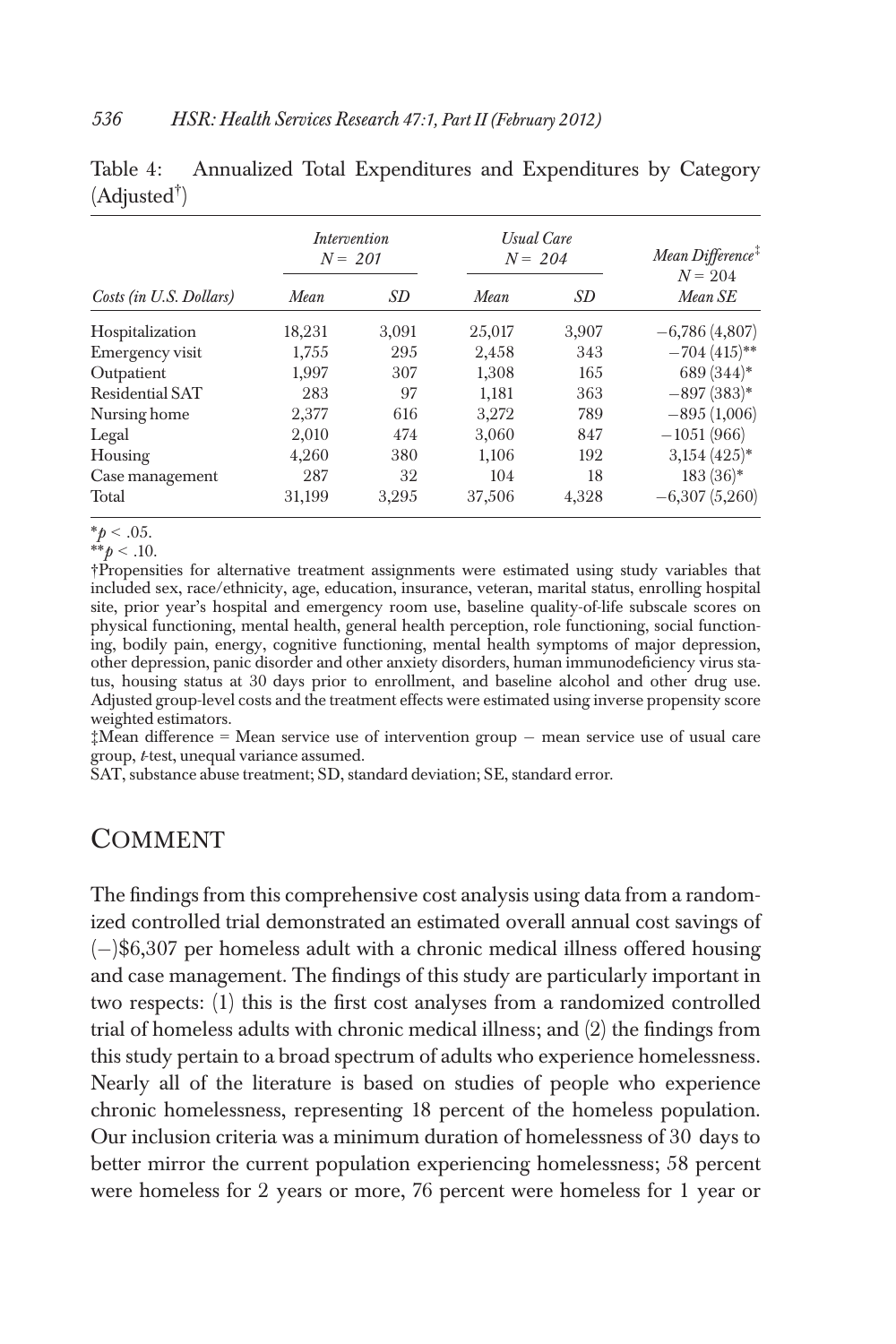Figure 2: Sensitivity Analyses of Variation in Unit Prices on Mean Incremental Effect on Total Annual Costs. For Each Utilization Category, Unit Prices Are Varied from 50 to 150 percent



more, and 24 percent were homeless for less than 1 year. Additionally, prior studies use samples selected on the basis of characteristics associated with the highest use of costly health and social services, characteristics such as having severe mental illness, HIV/AIDS, or substance abuse disorders (Culhane, Metraux, and Hadley 2002; Rosenheck et al. 2003; Hwang et al. 2005; Leaver et al. 2007; Larimer et al. 2009). These characteristics were present in a minority of our study sample; our corresponding inclusion criterion was the presence of at least one chronic medical illness.

At the population level, based on our point estimate, the housing and case management intervention may have the potential to save \$5.5 billion over next 10 years, with 100,000 incident homeless cases with at least one chronic medical condition each year (Zerger 2002; Garibaldi and Conde-Martel 2005) at a discount rate of 3 percent.

As expected, we found that those in the intervention group had higher costs in outpatient visits, housing, and case management compared with those in usual care group. Also, those who experienced chronic homelessness had the highest cost savings (\$9,809 annually per person).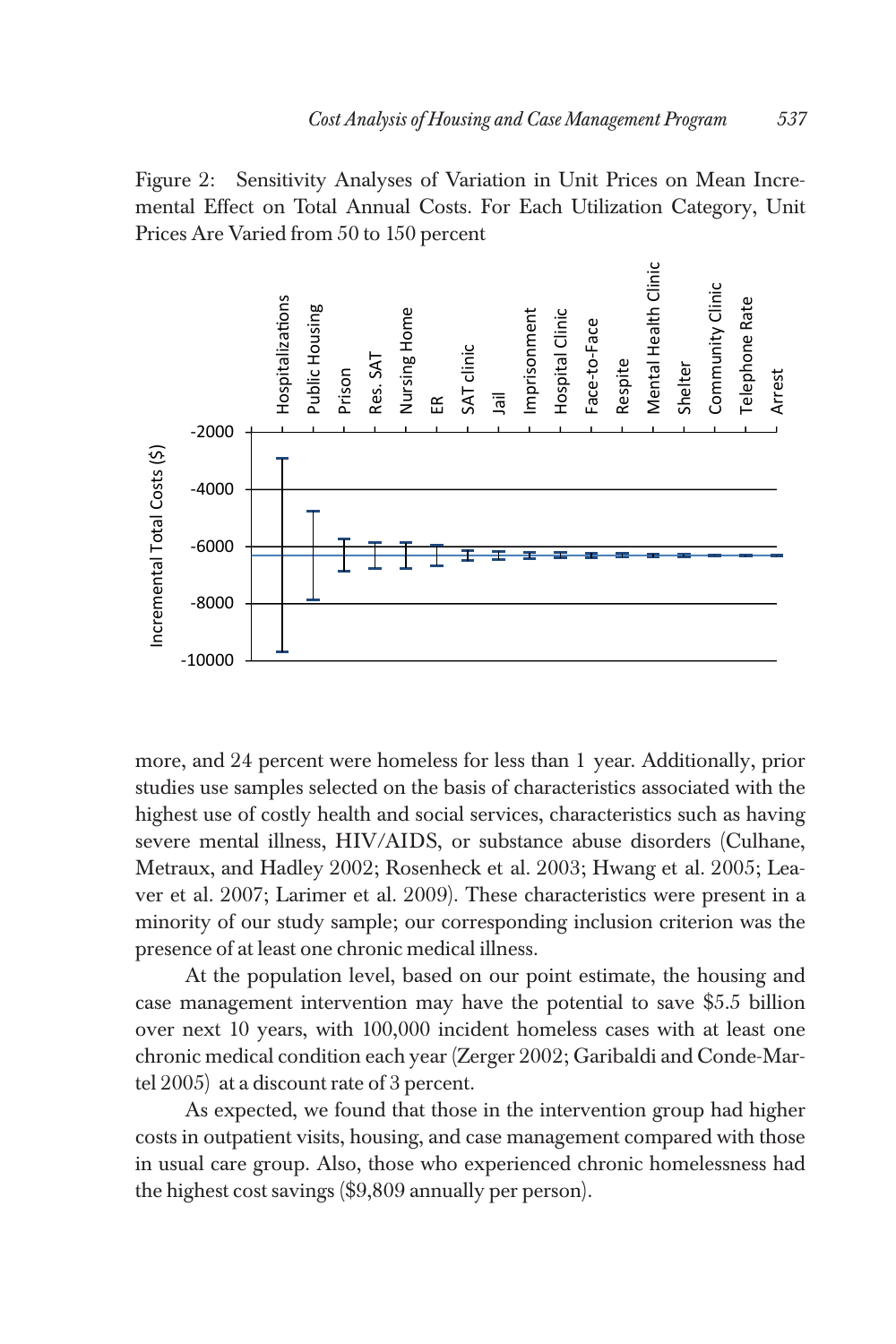|                 | Differences in Mean Costs (Intervention-Usual Care in U.S. Dollars) |                                     |                                             |  |  |
|-----------------|---------------------------------------------------------------------|-------------------------------------|---------------------------------------------|--|--|
|                 | HIV<br>$(N = 146)$                                                  | Chronically Homeless<br>$(N = 208)$ | Any Drug Use in Past 30 days<br>$(N = 238)$ |  |  |
|                 | Mean (SE)                                                           | Mean (SE)                           | Mean (SE)                                   |  |  |
| Hospitalization | $-8,311(7,023)$                                                     | $-8,329(7,178)$                     | $-2,857(5,910)$                             |  |  |
| Emergency visit | $-239(516)$                                                         | $-818(715)$                         | $-1,336(536)^*$                             |  |  |
| Outpatient      | 1,001(616)                                                          | 653 (439)                           | $836(334)*$                                 |  |  |
| Residential SAT | $-986(443)^*$                                                       | $-1,087(563)$ **                    | $-1,201(583)*$                              |  |  |
| Nursing home    | $-873(754)$                                                         | $-2,933(1,541)$ **                  | $-1,949(915)*$                              |  |  |
| Legal           | $-1,435(1,667)$                                                     | $-485(1,163)$                       | $-1,268(1,477)$                             |  |  |
| Housing         | $4,022(554)*$                                                       | $3,030(593)*$                       | $4,047(522)*$                               |  |  |
| Case management | $199(47)^*$                                                         | $161(45)^*$                         | $243(51)^*$                                 |  |  |
| Total           | $-6,622(7,046)$                                                     | $-9,809(7,862)$                     | $-3,484(6,418)$                             |  |  |

Table 5: Annualized Expenditures for Selected Subgroups (Adjusted† )

\*\* $p < .10$ .

†Propensities for alternative treatment assignments were estimated using study variables that included sex, race/ethnicity, age, education, insurance, veteran, marital status, enrolling hospital site, prior year's hospital and emergency room use, baseline quality-of-life subscale scores on physical functioning, mental health, general health perception, role functioning, social functioning, bodily pain, energy, cognitive functioning, mental health symptoms of major depression, other depression, panic disorder and other anxiety disorders, human immunodeficiency virus status, housing status at 30 days prior to enrollment, and baseline alcohol and other drug use. Adjusted group-level costs and the treatment effects were estimated using inverse propensity score weighted estimators.

HIV, human immunodeficiency virus; SAT, substance abuse treatment; SE, standard error.

The incremental effect that we observed is driven primarily due to cost savings in hospitalizations, emergency room visits, residential substance abuse treatment, and nursing home use. The latter two costs are frequently missing from cost studies.

Our cost estimations are conservative. We excluded the costs of any emergency room visit leading to a hospitalization as well as the costs incurred during the enrolling hospitalization. We used a societal perspective in our analysis and presented each of the components of overall costs so that a subset of these components can be accumulated under a different perspective. For this population, the societal perspective comes very close to a public-dollar perspective. The exception would be found under circumstances in which medical service use and housing costs may be borne by private payers. We did not have reliable information on the productivity changes with the housing program. We expect that neglecting this component of cost (income) will make our cost savings estimates conservative.

 $*_{p}$  < .05;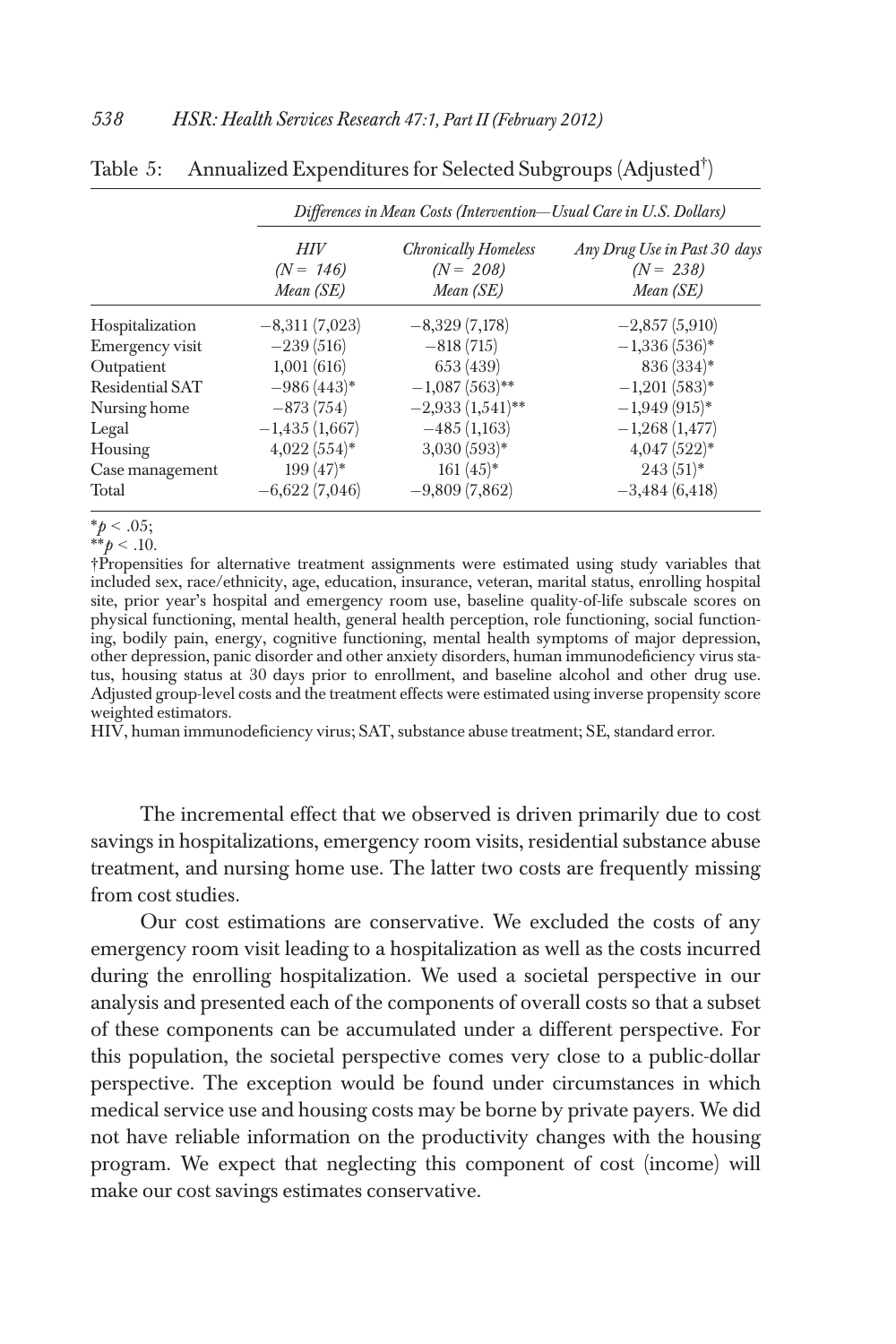The strengths of our study include its rigorous design and the use of an intention-to-treat approach to all analyses, excellent participation and 18 month follow-up rates, the use of broad inclusion criteria, nonreliance on self-report for many costs (i.e., hospitals, emergency rooms, jails, and prisons), inclusion of a novel and important outcome, nursing home stays, and the consistency of cost findings in the primary and subgroup analyses.

Our study had several limitations as well. Although we included a broad spectrum of homelessness, our findings should be applied to those who have interacted with the medical care system, that is, at least one hospitalization in a 2.5-year period. We did not have ambulance service use data for the cost analysis. Our sample size was underpowered to detect a statistically significant cost difference, especially relevant for a cost outcome that was skewed. Lastly, our study setting was a single metropolitan city.

Changing state and national policy affecting those who are homeless is daunting. Recent work by AHRQ has shown that impending expansion of health insurance coverage for low-income homeless individuals who will receive Medicaid may not be sufficient to reduce health care costs for homeless individuals (Hwang and Henderson 2010). Solutions would seemingly entail policy makers and leaders from the housing and health care sectors collaborating in novel ways and sharing in the challenging decisions of resource allocation. We are encouraged by the remarks of Secretary of Housing and Urban Development (HUD)—Donovan acknowledging the need for HUD to work closely with the Department of Health and Human Services (HHS) to link HUD and HHS programs (Donovan 2009). Our findings support the incorporation of housing and case management services into health care delivery policies for homeless populations similar to ours as, at worst, a cost-neutral measure of targeted support. We also hope that physicians and medical service organizations find this cost evidence compelling and use these findings to drive the development of programs coordinating services at the local level to improve their patients, and communities, health.

## ACKNOWLEDGMENT

Joint Acknowledgment/Disclosure Statement: We are indebted to the contributions of the project manager, Ms. Diana Garcia, MPH. The housing and case management services were provided by many community organizations and coordinated by the AIDS Foundation of Chicago. Many local funders contributed to the original study, most notably the Michael Reese Health Trust that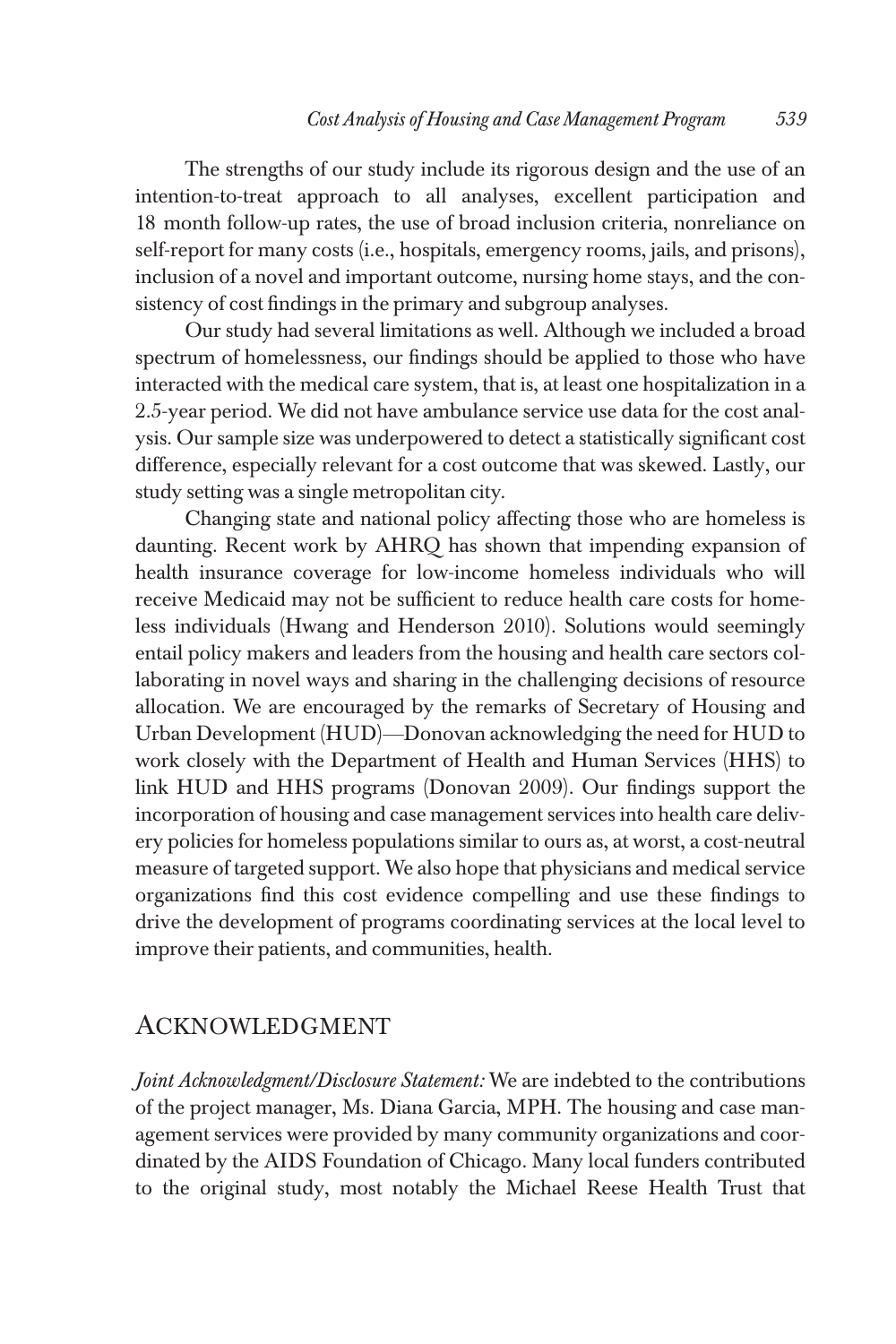supported the outcome evaluation efforts. Dr. Basu acknowledges support from a National Institute of Mental Health Research Grant R01MH083706 (PI Basu).

Disclosures: None. Disclaimers: None.

# **NOTE**

Trial Registration Clinical trials.gov Identifier: NCT00490581

## **REFERENCES**

- ACTG. 1999. "ACTG QOL 601-602 (QOL 601-2) Health Survey Manual" [accessed on November 9, 2011]. Available at https://www.fstrf.org/apps/cfmx/apps/ actg/html/QOLForms/manualql601-2799.pdf.
- Brown, E. Jr, and K. Beauregard. 2004. Regional Differences in Total and Out-of-Pocket Expenditures for Selected Types of Office-Based Visits, 2004. Statistical Brief #157. January 2007. Rockville, MD: Agency for Healthcare Research and Quality. Available at http://www.meps.ahrq.gov/mepsweb/data\_files/publications/st157/ stat157.pdf.
- Culhane, D. P., S. Metraux, and T. Hadley. 2002. "The Impact of Supportive Housing for Homeless People with Severe Mental Illness on the Utilization of the Public Health, Corrections, and Emergency Shelter Systems: The New York-New York Initiative." Housing Policy Debate 13 (1): 1–48.
- Donavan, S. 2009. "Prepared Remarks for Secretary of Housing and Urban Development Shaun Donovan at the National Alliance to End Homelessness Annual Conference. [accessed June 1, 2010]. Available at http://www.hud.gov/news/ speeches/2009-07-30.cfm
- Fleischman, S., and T. Farnham. 1992. "Chronic Disease in the Homeless." In Delivering Health Care to Homeless Persons: The Diagnosis and Management of Medical and Mental Health Conditions. edited by D. Wood. New York: Springer.
- Garibaldi, B., and A. Conde-Martel. 2005. "Self-Reported Comorbidities, Perceived Needs, and Sources for Usual Care for Older and Younger Homeless Adults." Journal of General Internal Medicine 20: 726–30.
- Gilmer, T., W. Manning, and S. Ettner. 2009. "A Cost Analysis of San Diego County's REACH Program for Homeless Persons." Psychiatric Services 60 (4): 445–50.
- Gold, M. R., J. Siegel, L. B. Russell, and M. C. Weinstein. 1996. Cost-Effectiveness in Health and Medicine. New York: Oxford University Press.
- Hirano, K., G. Imbens, and G. Ridder. 2003. "Efficient Estimation of Average Treatment Effects Using the Estimated Propensity Score." Econometrica 71 (4): 1161–89.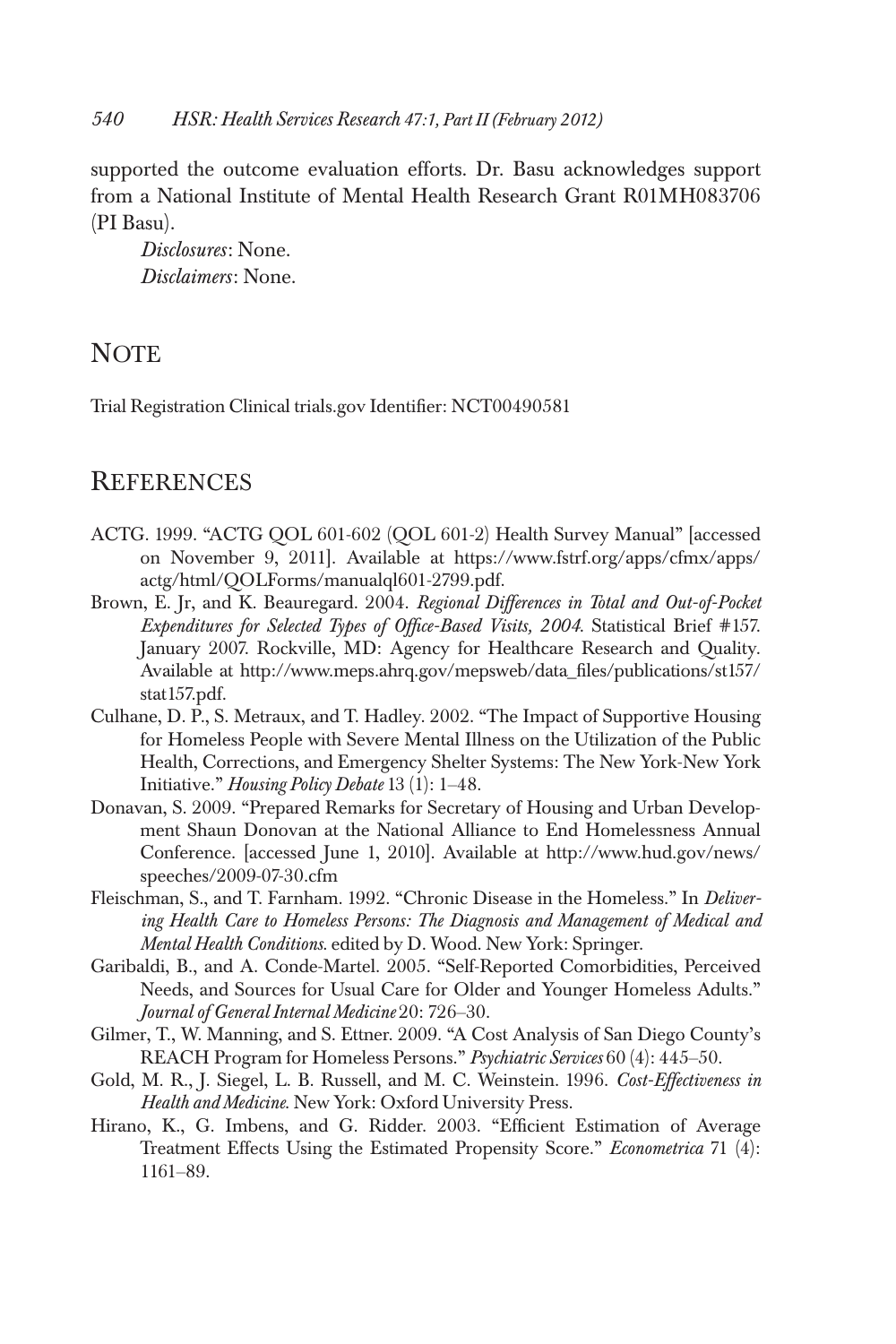- Hirschel, J. D., and C. W. Dean. 1995. "The Relative Cost-Effectiveness of Citation and Arrest." *Journal of Crimnal Justice* 23 (1): 1-12.
- Huskamp, H. A., D. G. Stevenson, M. E. Chernew, and J. P. Newhouse 2010. "A New Medicare End-of-Life Benefit for Nursing Home Residents." Health Affairs 29  $(1): 130-5.$
- Hwang, S. 2000. "Mortality among Men Using Homeless Shelters in Toronto, Ontario." Journal of the American Medical Association 283 (16): 2152–7.
- Hwang, S. W., and M. J. Henderson. 2010. Health Care Utilization in Homeless People: Translating Research into Policy and Practice. Agency for Healthcare Research and Quality Working Paper No. 10002. http://gold.ahrq.gov [accessed on August 22, 2011]. Available at http://www.meps.ahrq.gov/mepsweb/data\_files/publications/workingpapers/wp\_10002.pdf. Bethesda, MD.
- Hwang, S. W., G. Tolomiczenko, F. G. Kouyoumdijan, and R. E. Garner. 2005. "Interventions to Improve the Health of the Homeless: A Systematic Review." American Journal of Preventive Medicine 29 (4): 311–9.
- Kushel, M. B., E. Vittinghoff, and J. S. Haas. 2001. "Factors Associated with the Health Care Utilization of Homeless Persons." Journal of the American Medical Association 285 (2): 200–6.
- Kushel, M. B., S. Pery, D. Bangsberg, R. Clark, and A. R. Moss. 2002. "Emergency Department Use among the Homeless and Marginally Housed: Results froma a Community-Based Study." American Journal of Public Health 92 (5): 778–84.
- Larimer, M. E., D. Malone, M. D. Garner, D. C. Atkins, B. Burlingham, H. S. Lonczak, K. Tanzer, J. Ginzler, S. L. Clifasefi, W. G. Hobson, and G. A. Marlatt. 2009. "Health Care and Public Service Use and Costs before and after Provision of Housing for Chronically Homeless Persons with Severe Alcohol Problems." Journal of the American Medical Association 301 (13): 1349–57.
- Leaver, C. A., G. Bargh, J. R. Dunn, and S. W. Hwang. 2007. "The Effect of Housing Status on Health-Related Outcomes in People Living with HIV: A Systematic Review of the Literature." AIDS and Behavior 11 (6): 85-100.
- Legislative Analyst's Office, California. 2010. "How Much Does It Cost to Incarcerate an Inmate?" [accessed on May 10, 2010]. Available at http://www.lao.ca.gov/ laoapp/laomenus/sections/crim\_justice/6\_cj\_inmatecost.aspx?catid=3.
- Machlin, S. R. 2006. Expenses for a Hospital Emergency Room Visit, 2003. Statistical Brief #111. Rockville, MD: Agency for Healthcare Research and Quality. Available at http://meps.ahrq.gov/mepsweb/data\_files/publications/st111/stat111.pdf.
- National Coalition for the Homeless. 2009. "Foreclosure to Homelessness 2009 the Forgotten Victim of the Subprime Crisis." [accessed on June 1, 2010]. Available at http://www.nationalhomeless.org/advocacy/ForeclosuretoHomelessness0609. pdf. pp. 1–40.
- O'Connell, J. 1999. Utilization & Costs of Medical Services by Homeless Persons: A Review of the Literature & Implications for the Future. Boston: Boston Health Care Program.
- -. 2005. Premature Mortality in the Homeless Populations: A Review of the Literature. Nashville, TN: National Healthcare for the Homeless Council.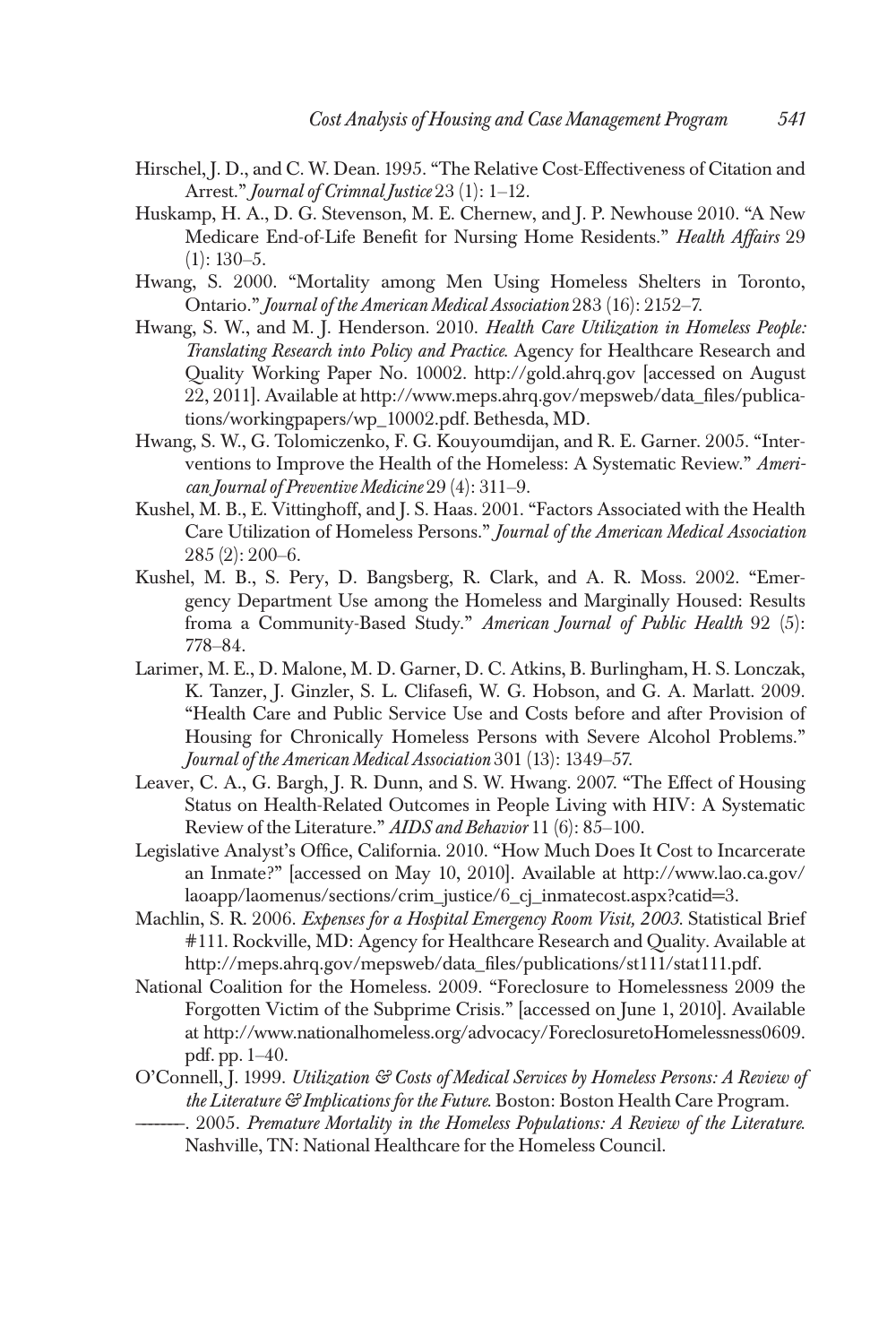- Rosenbaum, P. 1998. "Propensity Score." In Encyclopedia of Biostatistics, edited by C. T. P. Armitage, pp. 3551–3555. New York: Wiley.
- Rosenbaum, P., and D. Rubin. 1985. "Constructing a Control Group Using Multivariate Matched Sampling Methods That Incorporate the Propensity Score." American Statistician 3: 33–8.
- Rosenheck, R., W. Kasprow, L. Frisman, and W. Liu-Mares. 2003. "Cost-Effectiveness of Supported Housing for Homeless Persons with Mental Illness." Archives of General Psychiatry 60: 940–51.
- Sadowski, L. S., R. Kee, T. J. VanderWeele, and D. Buchanan. 2009. "Effect of a Housing and Case Management Program on Emergency Department Visits and Hospitalizations among Chronically Ill Homeless Adults: A Randomized Trial." Journal of the American Medical Association 301 (17): 1771–8.
- Salit, S. A., E. Kuhn, A. J. Hartz, J. M. Vu, and A. L. Mosso. 1998. "Hospitalization Costs Associated with Homelessness in New York City." New England Journal of Medicine 338 (24): 1734–40.
- Spellman, B., J. Khadduri, B. Sokol, and J. Leopold. 2010. "Costs Associated with First-Time Homelessness for Families and Individuals." Prepared for U.S. Department of Housing and Urban Development [accessed on May 10, 2010]. Available at http://www.huduser.org/portal/publications/pdf/Costs\_Home less.pdf.
- Spitzer, R. L., K. Kroenke, and J. B. Williams. 1999. "Validation and Utility of a Self-Report Verison of PRIME-MD: The PHQ Primary Care Study. Primary Care Evaluation of Mental Disorders. Patient Health Questionnaire." Journal of the American Medical Association 282 (18): 1737–44.
- Stefancic, A., and S. Tsemberis. 2007. "Housing First for Long-Term Shelter Dwellers with Psychiatric Disabilities in a Suburban County: A Four-Year Study of Housing Access and Retention." Journal of Primary Prevention 28: 265–79.
- Substance Abuse and Mental Health Services Administration, Office of Applied Studies. 2003. The ADSS Cost Study: Costs of Substance Abuse Treatment in the Specialty Sector. Analytic Series A-20, DHHS Publication No. (SMA) 03-3762, Rockville, MD.
- Sullivan, L. 2010. "Bail Burden Keeps U.S. Jails Stuffed with Inmates." National Public Radio [accessed on May 10, 2010]. Available at http://www.npr.org/templates/ story/story.php?storyId=122725771.
- Tsemberis, S., L. Gulcur, and M. Nakae. 2004. "Housing First, Consumer Choice, and Harm Reduction for Homeless Indivuduals with a Dual Diagnosis." American Journal of Public Health 94 (4): 651–56.
- U.S. Department of Housing and Urban Development Office of Community Planning and Development. 2008. The Third Annual Homeless Assessment Report to Congress, pp 13.
- Zerger, S. 2002. "A Preliminary Review of Literature Chronic Medical Illness and Homeless Individuals." National Health Care for the Homeless Council. Nashville, TN [accessed June 1, 2010]. Available at http://www.nhchc.org/Publications/ literaturereview\_chronicillness.pdf.